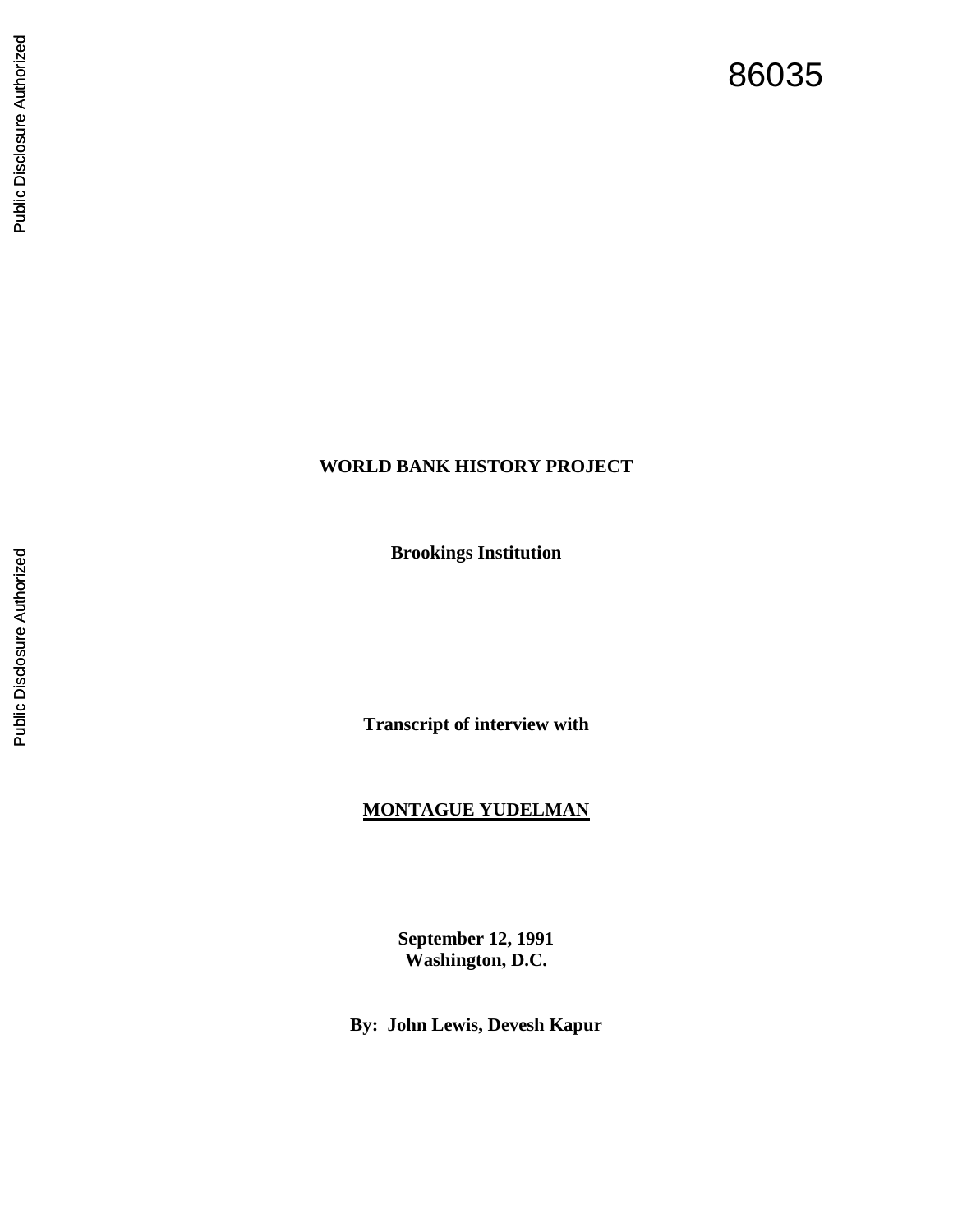#### **FOREWORD**

The following is a transcript of an oral interview conducted by the authors of the World Bank's fiftieth anniversary history: John P. Lewis, Richard Webb and Devesh Kapur, *The World Bank: Its First Half Century,* Washington, DC: Brookings Institution Press, 1997*.* It is not a formal oral history, and it is not a systematic overview of the work of the person interviewed. At times the authors discussed the planned publication itself and the sources that should be consulted; at other times they talked about persons and publications extraneous to the Bank. Some interview tapes and transcripts begin and end abruptly. Nevertheless, the World Bank Group Archives believes that this transcript may be of interest to researchers and makes it available for public use.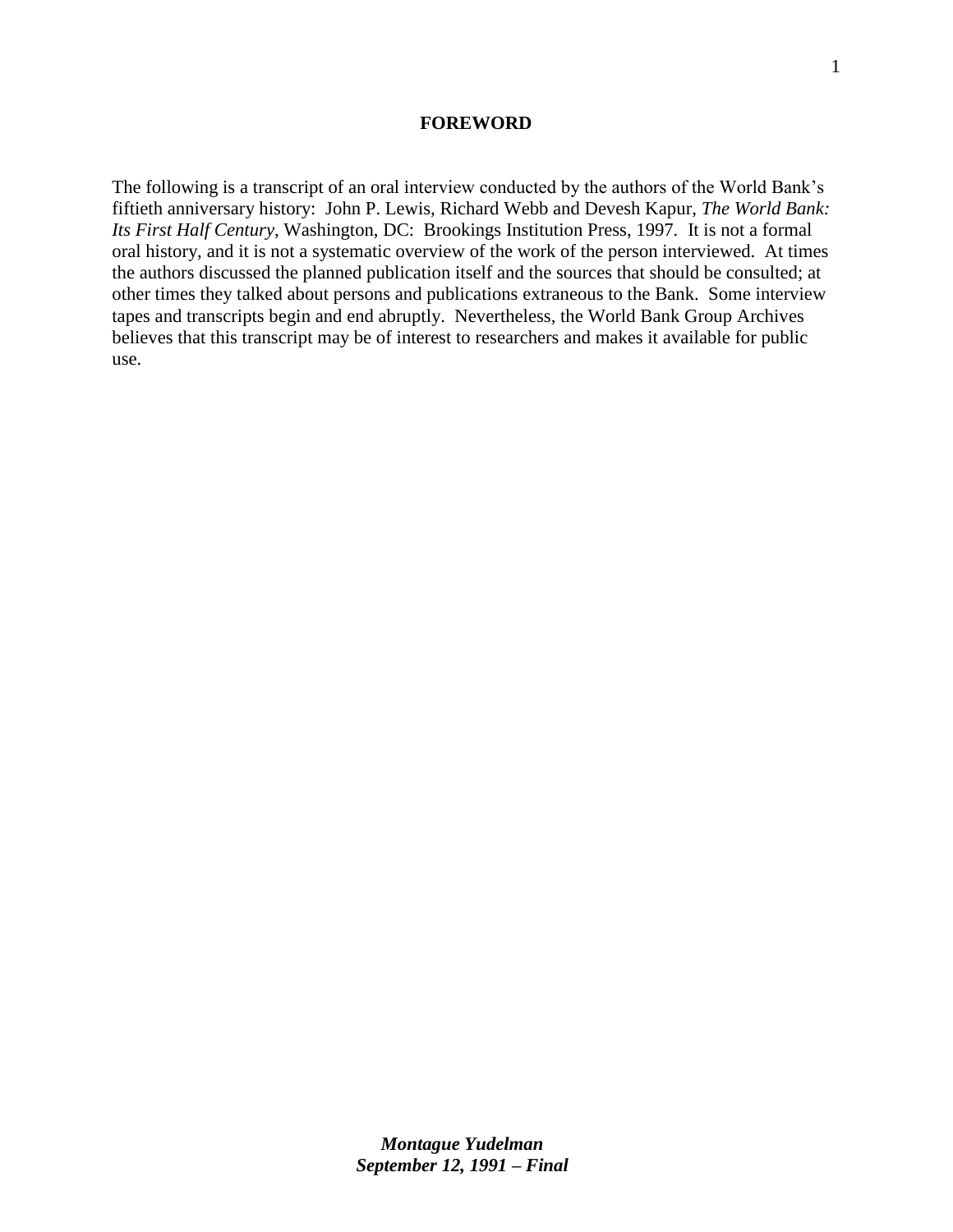# *[Begin Tape 1, Side A]<sup>1</sup>*

**LEWIS:** . . so I have seen it. It's been awhile since I've read it, but I read your review of the whole experience, but there were just some things that I wanted to sort of get filled in or get your reflections on. First of all, when did you, how did you come aboard at the Bank?

**YUDELMAN:** Well, one is never quite sure about these things, but I think it all started with a talk I gave at Montreaux in Switzerland.

**LEWIS:** Uh-huh.

**YUDELMAN:** And Ed *[Edwin M.]* Martin was the chairman of the DAC *[Development Assistance Committee of the Organization for Economic Co-operation and Development]. .*

**LEWIS:** Yeah, yeah.

**YUDELMAN:** . . and I was the vice president in charge of the Development Center.

**LEWIS:** Yeah, right.

**YUDELMAN:** And he had one of these Tidewater meetings.

**LEWIS:** I see.

**YUDELMAN:** The heads of all the aid agencies were there, including Robert McNamara. And Martin asked me to come along and give a chat on the research we were doing at the Development Center which included--which was focusing on the impact of the population and the demographic increases and what this meant for the labor force. This is 25 years ago; no one was really looking at this.

**LEWIS:** Right.

 $\overline{a}$ 

**YUDELMAN:** So I gave this talk, and McNamara was in the audience. And afterwards--the main thrust of my talk, as you know, was agricultural policies and preparing for the changed circumstances in Dakar and that it was no good to help pushing policies that involved large-scale mechanization, the displacement of rural people. So afterwards McNamara came to me and said, "Well, we don't do that kind of thing at the World Bank. We don't--we support large-scale mechanization."

I said, "Well, I think you're wrong."

He said, "Do you really believe in plot farming?"

<sup>&</sup>lt;sup>1</sup> Original transcript by Brookings Institution World Bank history project; original insertions are in []. Insertions added by World Bank Group Archives are in *italics* in *[ ]*.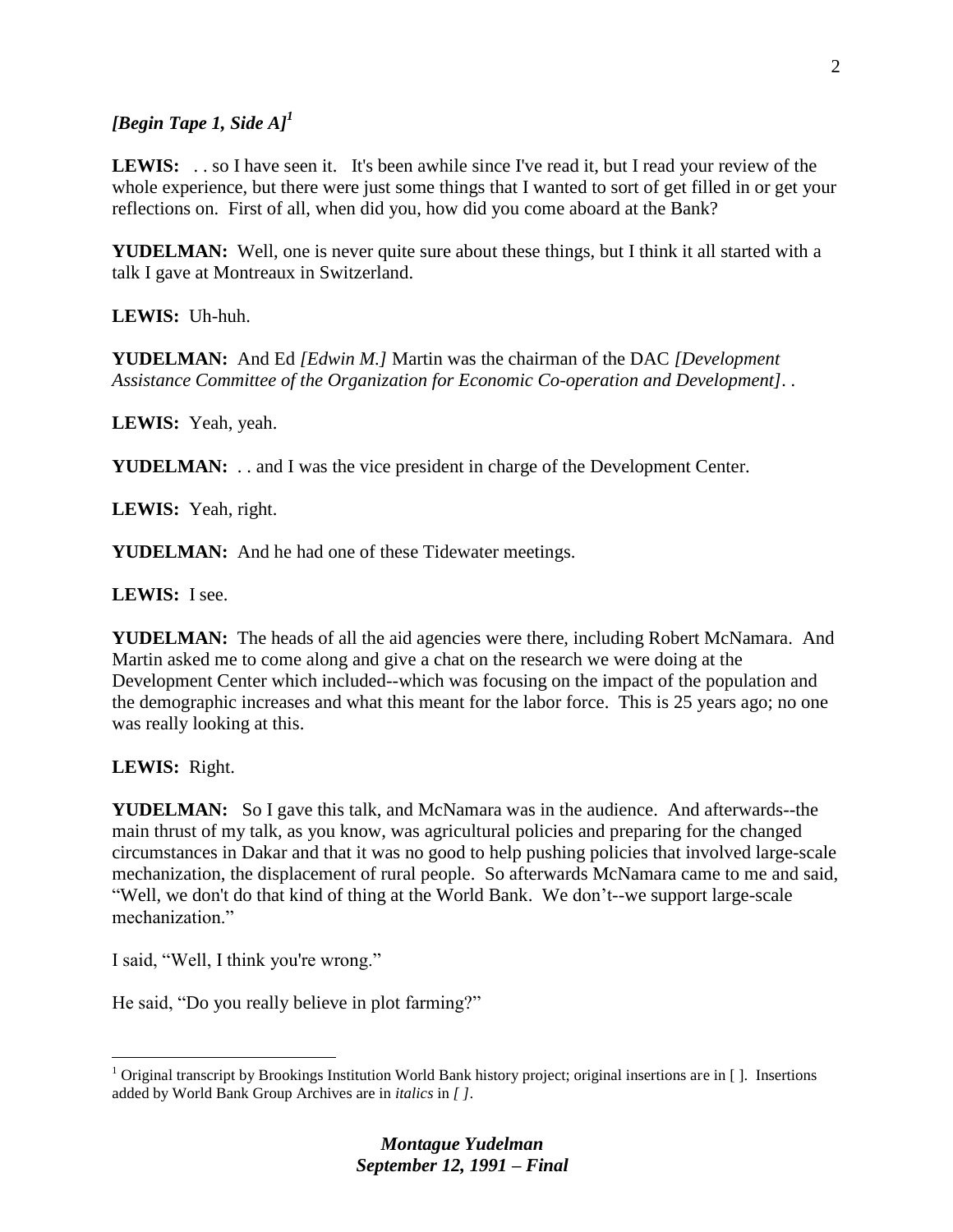I said, "Yes," you know, because I'd seen what was coming out of the pipeline at the Rockefeller Foundation and elsewhere, where I had worked before.

And then he asked if he could see a manuscript I had that was written by David Turnham, which was the first product of the Development Center on this issue, which dealt with population growth and employment. And much to my surprise--it was a manuscript--he read the whole damned thing. He gave it to me the next morning and said he enjoyed reading it and that there- but there were some (I learned something from that) that there were some mistakes on page 72 *[laughter]*, one of the footnotes or something like that. Well, that impressed me.

Then he asked me what I was going to do when I left OECD *[Organization for Economic Cooperation and Development]* because he said he was worried about agriculture at the Bank. I said, well, I hadn't really decided yet. When I came back to Washington I got in touch with the people at the Bank.

**LEWIS:** Oh, you left OECD?

**YUDELMAN:** My term expired.

**LEWIS:** Your term expired. I see.

**YUDELMAN:** Just before it expired I received a number of offers, and I decided that the Bank sounded a bit interesting because I'd already done a couple of consultancies with them. And I was offered the job as advisor--I don't know how all this worked--as advisor to the agriculture department, but the rural development--because they said the president wanted to do something about rural development. The reorganization was taking place, and in the shuffle that took place I became the director.

**LEWIS:** I see.

**YUDELMAN:** But I was told that the president wanted somebody, you know, who thought beyond the purely technical aspects of agriculture. And then when I got to know McNamara--as I got to know him quite well--he told me that he was very concerned about what he called the colonial aspects of, the colonial approach that was taken by the Bank's agriculture department. It was too much "enclave development," as he described it, and he wanted a much more broadbased approach and he wanted an approach that could reach the large number, the larger numbers of farmers, and then subsequently he wanted an approach that could really deal with the poor.

**LEWIS:** Yeah.

**YUDELMAN:** So that's how I came.

**LEWIS:** Right. Uh-huh. This, the "ex-colonialist enclave approach," who was he thinking about there?

**YUDELMAN:** Well, I think historically what happened at the Bank was the only people that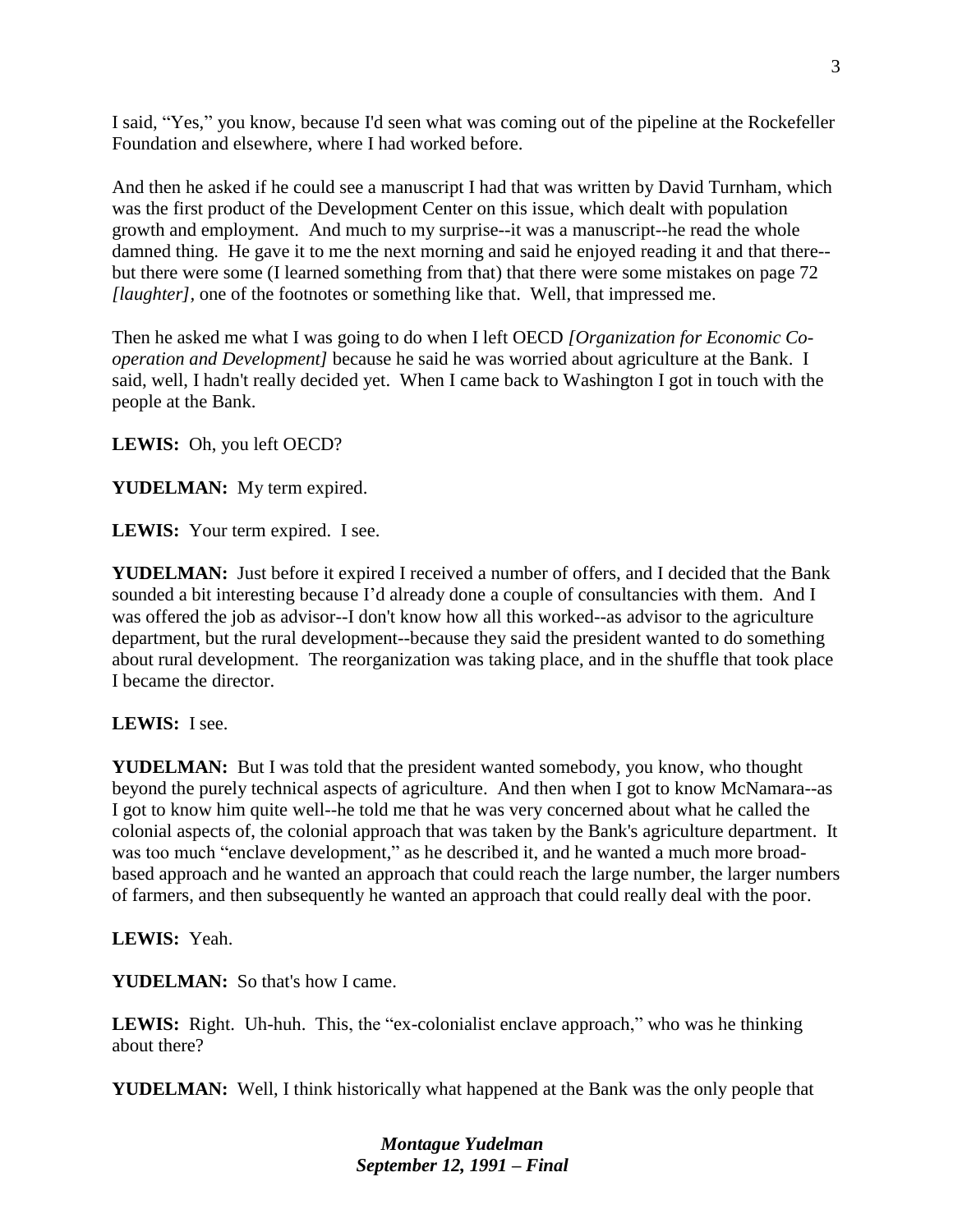knew anything about tropical agriculture from developed countries were the Dutch--and they were a diminishing number—the British and the French.

**LEWIS:** Right.

**YUDELMAN:** And so the most of the people who applied for jobs at the Bank in agriculture came out of colonial services. They brought a lot of that kind of tradition with them.

**LEWIS:** Yeah, yeah. What was your--now, he said the Bank at that time, when you talked to him in Montreaux, that they were going for large-scale, mechanized agriculture. They had made loans for mechanization back in the '50s . .

**YUDELMAN:** Yeah, right.

**LEWIS:** . . but I've been getting kind of impressed with what a major change *[George D.]*  Woods managed to make in agriculture in . . .

**YUDELMAN:** Well, I think that what happened in the Woods era was that the—I take the view that the economists began to prevail over the engineers, and in the Woods era there were widening horizons. But I think Woods wasn't there very long.

LEWIS: Well, he's five years and then . .

**YUDELMAN:** Yeah, but . . .

**LEWIS:** . . and he made this sort of monumental paper before the Board *[of Executive Directors]* in January of '64 where he said, "We've got to do a lot more," and he talked about even agrarian reform. And--but there was quite a beefing up of commitments, although there's this--I want to ask you about the water side because irrigation and drainage dominated everything else that they were doing.

**YUDELMAN:** Yeah, because—that's for two reasons. One, that's the engineering approach.

**LEWIS:** Yeah.

**YUDELMAN:** In the Woods era or the pre-Woods era very few people knew anything about the process of agricultural development.

**LEWIS:** Yeah.

**YUDELMAN:** How do you invest in agricultural development? They were still focusing on capital, investment in capital, you know, concrete, machines, things like this. My view is that it was--that there was change, that they were seeing, you know, they were seeing that there had to be change. The sector paper that *[Stephen D.]* Eccles and a couple of other people did show that there was a need for change. They beefed up the agricultural numbers and--but it was McNamara who really pushed it, but he changed it in one very significant way--two significant.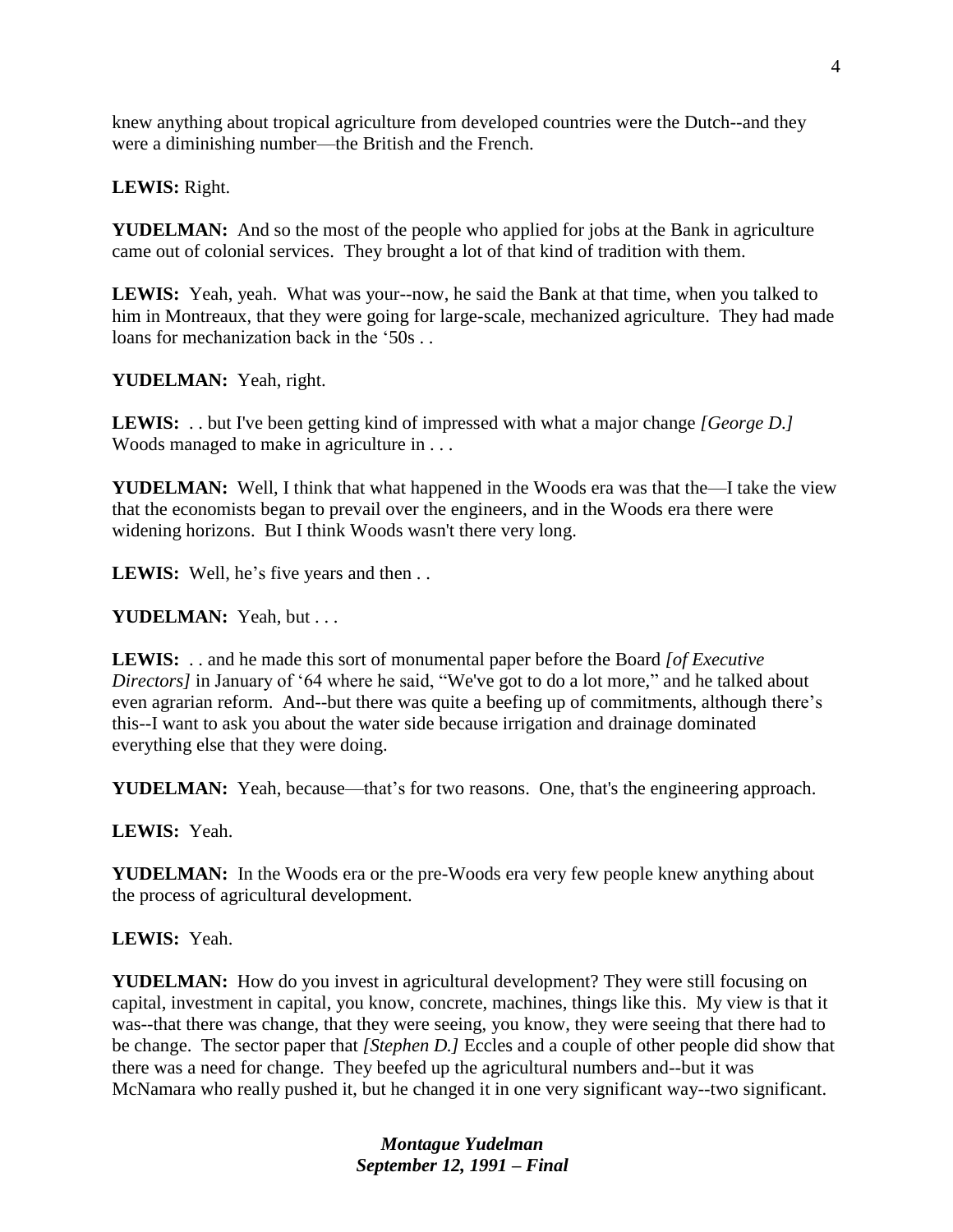McNamara had two or three goals that were articulated in the 1973 Nairobi speech, which was the watershed as far as I was concerned, although things were in train already. One was, of course, to increase lending for agriculture. He concluded, helped by Mahbub ul-Haq and myself, that agriculture was, that agriculture was the most important sector in the third world at large so the Bank had to increase its lending for agriculture. Secondly, he was very concerned about the fact that a large subsector of agriculture was being bypassed, I mean the small farmers, and by then he knew that small farmer productivity could be raised because of the Indian experience. And we went in very strongly to support small farmer agriculture.

**LEWIS:** Mm-hmm, mm-hmm.

**YUDELMAN:** Third--excuse me--the point, the point that the big change was not only the increase in the agriculture but who benefited from it.

**LEWIS:** Right.

**YUDELMAN:** That was the big change. That may have been a very narrow view but . . .

**LEWIS:** I have been thinking--until late last week, I guess--that there wasn't much going on in agriculture in the Bank up until after Woods came, and that's really what *[Edward S.]*Mason- *[Robert E.]*Asher says, for example, and that then agriculture was kind of bootlegged into the Bank almost by the *[Bernard R.]* Bell Mission and Jack *[John G.]* Crawford.

**YUDELMAN:** That's right.

LEWIS: And, and that that was ...

**YUDELMAN:** Well, not in the Bank as such, but I mean they made India the big client of *[inaudible]*

**LEWIS:** Yes, and they--but if you read the section on agriculture in the *[Lester B.]* Pearson Commission Report, which is after all, I think, reflects the almost pre-McNamara period because it's just a sort of standard operating "green revolution" discussion. It's all growth-oriented. It's- -it's very much small scale; I mean it's the biological-chemical-technology-oriented. What it's not is equity-oriented.

**YUDELMAN:** No, of course.

**LEWIS:** It's growth.

**YUDELMAN:** Yeah, right.

**LEWIS:** And that, I would say, is the sort of Crawford kind of version.

**YUDELMAN:** Well, that's right, but if you look at that piece I wrote for the World's Resources *[Institute]*, you'll see I focused on four stages in agriculture. One was the neglect of agriculture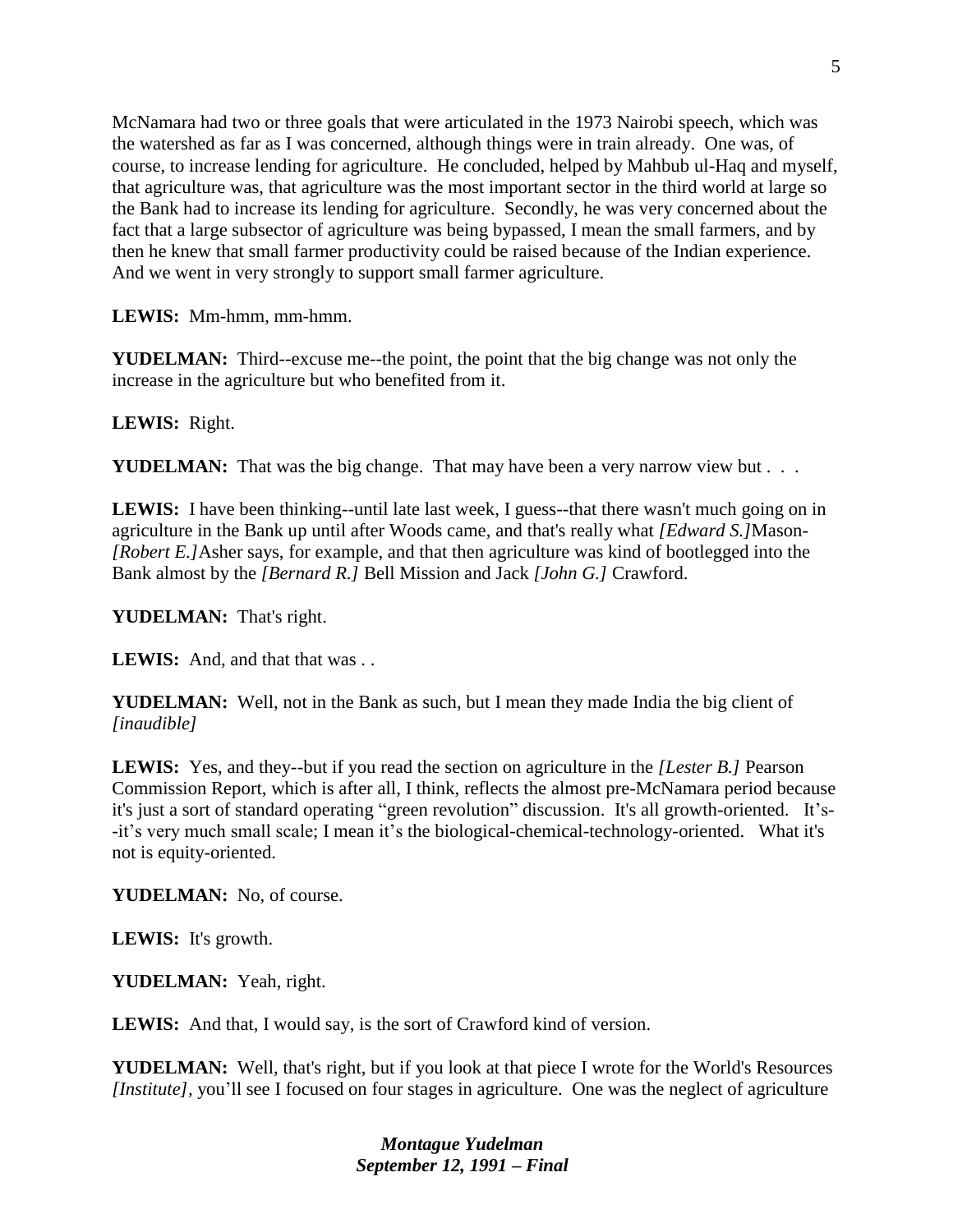at the beginning. The second was the export-oriented growth aspect—sorry, second was the heavy emphasis on the capital and the infrastructure. Third was growth, you know, much more concern about the biological-chemical, and fourth was equity.

**LEWIS:** I see. I'll have to go back and read your piece again. I really have read it, but my memory's short.

**YUDELMAN:** But I think that what happens, too, is there's a time, you know--it takes time for ideas to seep through and for action, the pipeline, and there's a long lead time. For instance, the lending for agriculture peaked after McNamara left the Bank, but that was in the period when his build-up that he instituted was still--its forward momentum was going on.

**LEWIS:** Right, right. Now, how would you characterize in agriculture, agriculture/rural development area, the key content, really, of this shift toward equity? I mean it was--I know that you were sort of tagged with smallholder farming, but, as we just said, the green revolution technology actually focused on smallholders. What was different?

YUDELMAN: Well, I'll tell you what was different. What happened was the president was very keen on doing something about poverty.

## **LEWIS:** Right.

**YUDELMAN:** Okay, so we explored all the avenues, how you could do something about poverty, and we really, we concluded that by and large, at least at that stage of the game, that the Bank was very limited in what it could do about the really poor, who were the lame and the old and the young and the sick, et cetera, et cetera, as well as the urban unemployed and the growing number of underemployed and the growing number of landless in the rural areas. But what we did think of was, what we did believe, was that we could help people who had an asset, land, so the great focus became on trying to help those people who had a piece of land, small farmers, and then they were kind of--you know, we pushed very hard that this attention had to be given to that group.

The whole business about the rural development thing was that when McNamara concluded, helped by others, that the big problem was rural poverty, and he thought the big issue, then, you had to do something about rural development. But rural development and rural poverty were synonymous in his mind. It wasn't the kind of concept of integrated rural development that people talked very much about. It was rural development equals the alleviation of rural poverty. The notion of integrated rural development, which was tried on a very limited scale, I might say, although people made a big fuss about it, was an attempt to try and deal with the whole issue on a limited basis, dealing with the other requirements, health and education and so forth. But it wasn't--it's become a focal point of a lot of criticism, but it was a very marginal, very, very marginal aspect of the whole program. And, unfortunately, where it was tried was where the needs were greatest, and that was in Africa, parts of Africa, and that's where it failed.

**LEWIS:** Yeah, I want to chase that down some more, but . . .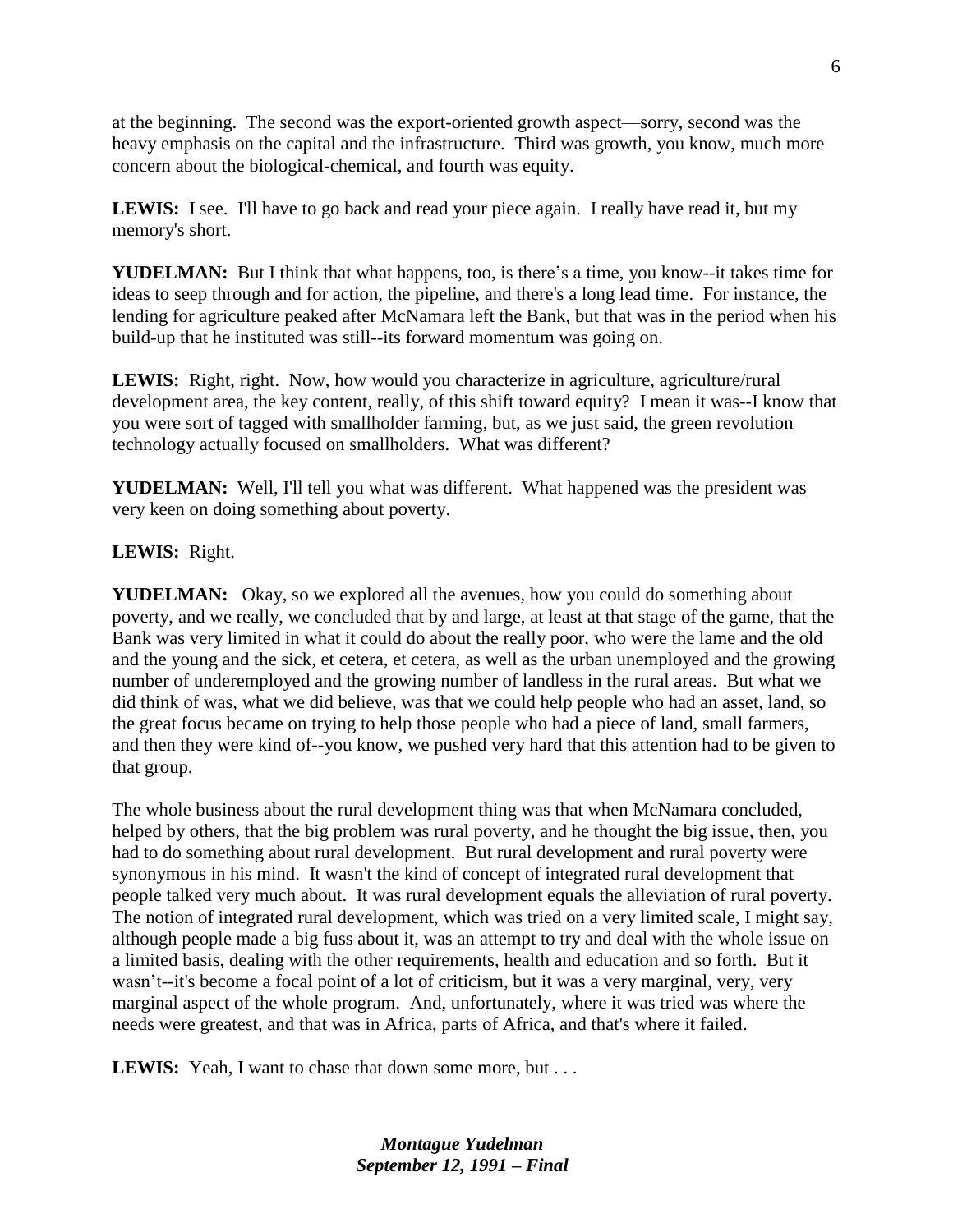YUDELMAN: The hard thing that—that I think is that you've got to understand something about the mechanism of the Bank. You know, the president is very powerful.

**LEWIS:** Yeah, we know that, yes.

**YUDELMAN:** Okay, so the difference was that McNamara made it a personal interest.

**LEWIS:** Okay.

**YUDELMAN:** And so he pushed people, and I pushed the division chiefs, "This is what you've got to do," and et cetera, et cetera.

**LEWIS:** Okay. A whole set of questions. One is, you just now mentioned, I wanted to explore. After reorganization you were in this--in a sense--staff department, but you had these operating and regional, so how were your relations with them? Then there's the question of the landless, and I just want to sort of get a, take a sounding with you as to what the feeling was about land reform. There had been a lot of talk about land reform earlier on. And then the question of the president's inner circle, sort of, the innovators. What kind of relations did you have with Mahbub, with Hollis *[Chenery]* and some of them--were you tight in that group?

**YUDELMAN:** Well, I'll tell you about the beginnings of this program.

#### **LEWIS:** Okay.

**YUDELMAN:** The whole poverty orientation, at least operationally, in order to launch a program about rural development we called a--we assembled a group of people from all over the world, India *[inaudible]* you know, some of the names of the '50s and '60s, and we discussed the rural development approach. The meeting was chaired by *[F. M.]* Scherer, and Ian Mason was there, and the idea was, you know, is it feasible? Should we go ahead with this? And the meeting came to the conclusion that, yes, there was merit in this. So McNamara wanted, asked me to write a report with *[Louis J.]* Walinsky.

**LEWIS:** Lou Walinsky?

**YUDELMAN:** Lou Walinsky. And we did write a report saying, yes, we could do something about rural development and the Bank should move in this area into a poverty orientation. He called a meeting to discuss the report with Burke Knapp and the vice presidents--I'm not sure if they were--yes, they were vice presidents--and they weren't terribly keen. They didn't see any reason why there should be special emphasis. You know, they felt it was too difficult. They felt, you know, this wasn't in their purview, so to speak. There was some resistance. In my view--and I qualify this, in my view--McNamara got pretty angry, and he turned to me and said, "Well, you create a central unit to implement this policy." Now, that was just when the Bank had been decentralized. So in the agricultural department, which was a staff department, we had an operating division, the rural development division, which was started under the direction of Leif Christoffersen.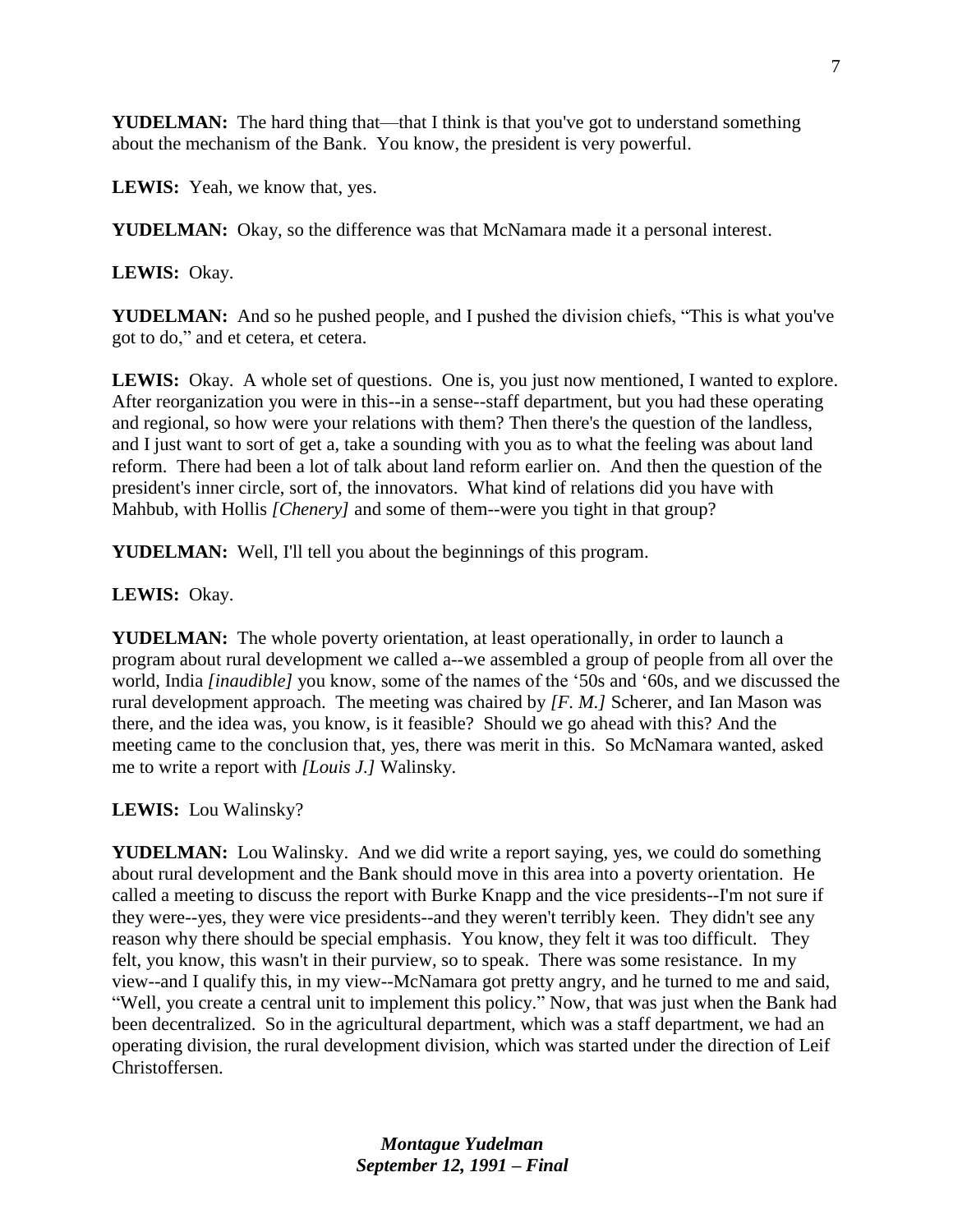**LEWIS:** Who?

**YUDELMAN:** Leif Christoffersen.

**LEWIS:** Oh, yes, yes.

**YUDELMAN:** That was one of--that created friction, of course, and that created problems because the operating power had been shifted to the regions.

**LEWIS:** And so this was an operating unit . .

**YUDELMAN:** Yeah.

**LEWIS:** . . that could generate projects and such?

**YUDELMAN:** Yeah, but it was very--it had a very tough row to hoe because there was a lot of resistance to it.

**LEWIS:** Did that continue for a long time?

**YUDELMAN:** Yeah, yeah, it did. And it grew, but it took on some very, very difficult projects.

**LEWIS:** Is that partly why this problem of defining what is rural development arose, to divide the turf between that unit and the regional?

**YUDELMAN:** Well, I think that--no, I think the definition--the definition was my problem, my fault. If I'd simply called it "poverty oriented agriculture," we would have had no problems, but because the president wanted a thrust of rural development, then we said, "Well, rural development is this, that, and the other, as said in the Rural Development Policy Paper."

LEWIS: I see, I see. That's . . .

**YUDELMAN:** It got convoluted. You know, if we'd just said, "Look, the focus is on helping small farmers, helping low income people in agriculture," that could have been much more clear.

LEWIS: At least 50 percent of the beneficiaries . . .

**YUDELMAN:** Yeah, right. That became--but then we had to go into all these damned convolutions about--you know, because there was a lot of resistance. People said, "How can you isolate the small farmers, you know, if it's an area concept or if it's is a rural credit program?", you know, and anyway, most of the--as I told you, most of the people, most of the old hands just didn't believe it. They didn't believe that you could help small farmers. They believed that this was a lot of nonsense; you're just pouring money down a rat hole.

**LEWIS:** Yeah, yeah.

8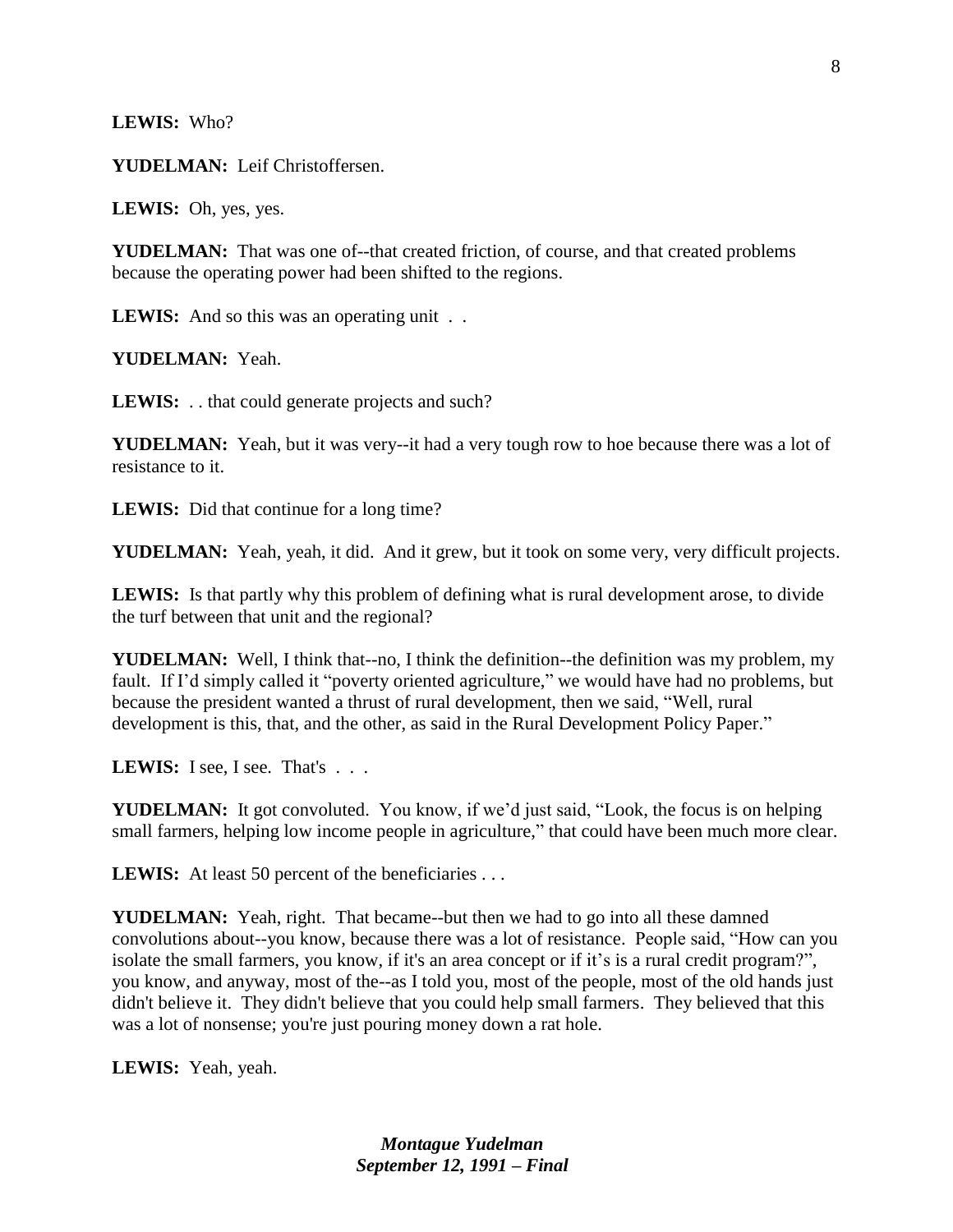**KAPUR**: One thing that John has said--I wanted to get a sense as to why, when the emphasis was so much on rural poverty and yet operationally in the agricultural strategy the emphasis turned out to be on small farmers, but at the same time even then there was the awareness that in Asia in particular and probably, you know, in Africa but also parts of Latin America, the poorest of the poor were the landless. So what was the . . .

**YUDELMAN:** You're running ahead of things. Remember that at the time I'm talking about you couldn't say, "Yes, we know how to deal with small farmers. We can deal with one part of the problem."

# **KAPUR:** I see.

**YUDELMAN:** Because--years later, I remember, I went to a seminar at IFRI *[Institut francais des relations internationales]* or somewhere and heard Michael Lipton say, "Well, it's no longer a small farmer problem. It's now a problem of the landless."

## **KAPUR:** *[inaudible]* going down now?

**YUDELMAN:** Well, because we didn't--the way that we were structured, agricultural department dealt with agriculture. I mean, in dealing with the poorest people, as far as agriculture was concerned, as I said before, we realized (back in India and elsewhere) that what we knew best and what we could do best was to help people that had an asset, they had some land, help them become more productive. But at the same time there was a very heavy increase in investment in research and things like that.

**LEWIS:** Yeah. You know, to sort of reinforce Marty, if you think about India, this is what *[inaudible]* was at in about '69, the small and marginal farmer program.

**YUDELMAN:** That's right [both talking at once], that's right.

LEWIS: That you can't get down to the littlest farmers. But rural development, one would think of it in some sense extending beyond agriculture.

**YUDELMAN:** Well, it did, we did, but it was in a very limited way. And, of course what, what we did try these projects--unfortunately, as I said, many of them were in Africa--in which we tried to incorporate them, in Brazil, in northeast Brazil, and so forth, we tried to incorporate health components and education components, water, medical posts, things like that. Now, those kind--many of those projects were done by, initially by--these multi-sector projects were done by the unit that was in my department, the "new-style projects" they were called, and many of them didn't work because of the problems of administration and the difficulties we ran into.

**LEWIS:** What was your perception of the moveability of the whole land and tenure thing when you joined the Bank?

**YUDELMAN:** Well, I think the Bank was very, very conservative on this issue. Now, you recall that in the early papers they talked about agrarian reform.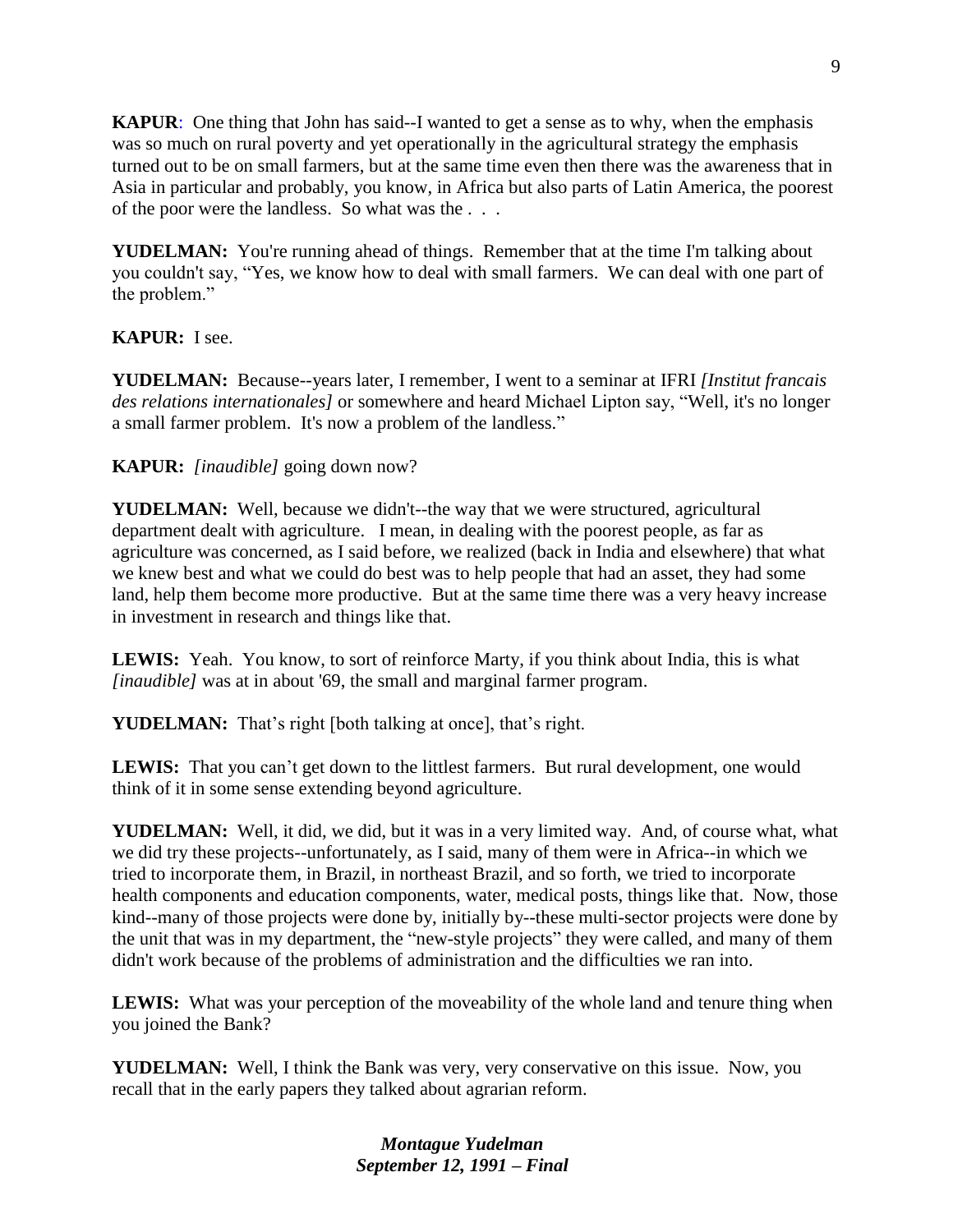#### **LEWIS:** Yeah.

**YUDELMAN:** It wasn't land reform. I was on the World Bank's first agricultural mission in 1956 as a consultant. It was to Colombia.

**LEWIS:** Uh-huh, I knew you had worked there.

**YUDELMAN:** We went down--and by the way, if you read *[Lauchlin B.]* Currie's report on Colombia, you'll find that all the things he talked about in 1956 are still the things that we're talking about today, including land reform and all the rest of it. And I remember that mission very well because there was a tremendous land use problem in Colombia, as you may well know. The indigenous population were farming on the sides of mountains producing food--I mean, this is a caricature--but the valley bottoms were occupied by the large cattle-owners, the reverse of what was rational. And there was a great debate among ourselves about what we could do about it. And there was some suggestion, you know, that there should be land--the government should take the lead in redistributing land and so forth, but we eventually ended up by suggesting that there should be taxation policies that would put pressure on the people in the valley bottoms to intensify land use.

This notion of not getting into the redistribution of land was reinforced when we returned because we were--the mission was ostensibly an independent mission, but we reported to Mr. *[Robert L.]* Garner . .

# **LEWIS:** Yeah, yeah.

**YUDELMAN:** . . the vice president, and he made it quite plain, "None of that stuff." He made it quite plain that it was beyond our--that this was a political issue, and it was not, and it was not- -the Bank wasn't to get involved in these kinds of things.

Years later when I went back to Colombia it was--the notion of having differential taxes, in fact, the idea that was developed was an imputed income tax.

# **LEWIS:** I see.

**YUDELMAN:** It was very fanciful. The chief economist on the mission was a guy from the Federal Reserve Board in New York, and he came up with this idea about imputed income taxes, you know, good value land, if it wasn't being used, at least it should be taxed as though it was being used. And in theory it was fine**,** but I mean, it was politically naive and technically very difficult to do. And years later they still haven't done anything.

But you see what happened with the rural development program--this is one of the criticisms of helping the small farmers, especially in Latin America--we worked around them. We supported a very big program in Colombia called, I think it was called INCORA *[Instituto Colombiano de la Reforma Agraria]*--I'm not sure if that's the right acronym--which was a successful rural development program, but the large landholders were left intact. And we moved into the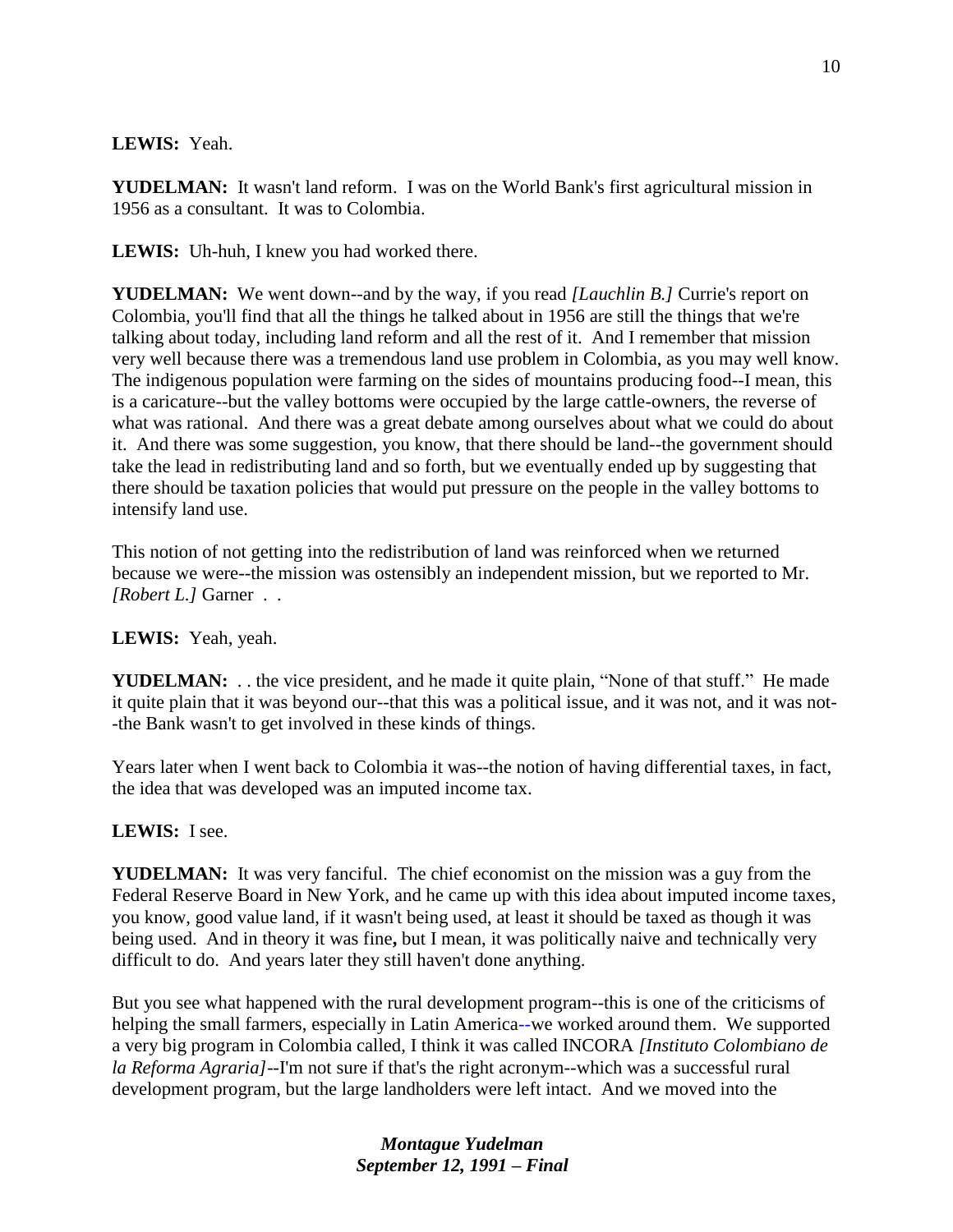mountains, we supported the government's program in the mountains, putting in roads, making credit available, helping with the marketing of potatoes and so forth. And that was the difference. When I went to Colombia in 1956, we wrote this report. Out of that report came a project for the importation of tractors to help the larger farmers. Twenty years later the focus was on what can you do for these people on the sides of the hills without redistributing land, or where you were developing under-utilized land you have land settlement programs.

**KAPUR**: With McNamara's approach to land reform, how did he . . . [Both talking at the same time]

**YUDELMAN:** Oh, I think he knew how difficult it was. But there ...

**KAPUR:** Had he ever approached the issue?

**YUDELMAN:** I can't, I can't answer that. I mean, I am not, I can't speak for him on this. Except that, I know that he warned--I know that in my presence he warned one or two national leaders in quite a forthright way that unless something was done about the land situation, it would be extremely difficult, you know, that the political consequences and the economic consequences would be very serious. And that happened in Ethiopia. It happened in one or two other places. I was there when it happened.

**KAPUR:** Before the coup?

**YUDELMAN:** Yeah, before the coup.

**LEWIS:** I would say the conventional wisdom at that time was that it was terribly important but you couldn't do a hell of a lot about it in most situations politically. And, in fact, I've been surprised, in Woods' early papers he speaks as though he's on for some--at least very close support for land reform. I don't think it ever happened very much in his term.

**YUDELMAN:** But let me say one thing. It was--in the '60s was when there was a very powerful sentiment, especially with regard to Latin America, that you had to do something about land reform. And Tom Carroll and--there were a whole group of people who ...

LEWIS: Yes, yes, that's true. It was very much differentiated regionally, yes.

**YUDELMAN:** Yeah, there was a whole group of people who pushed this very hard. It was pushed in the Alliance for Progress, too, but it stumbled. You know, there wasn't the followthrough. Now, there was a great concern about land reform technically, you know, disturbing production and so forth, and there was a lot of distrust about it. It was seen as a sort of political way of helping the have-nots, but it would have very bad economic consequences.

**LEWIS:** Yeah, yeah, yeah, yeah.

**YUDELMAN:** We did have problems in the Bank with Brazil, for instance, over some of the publications about land distribution, et cetera.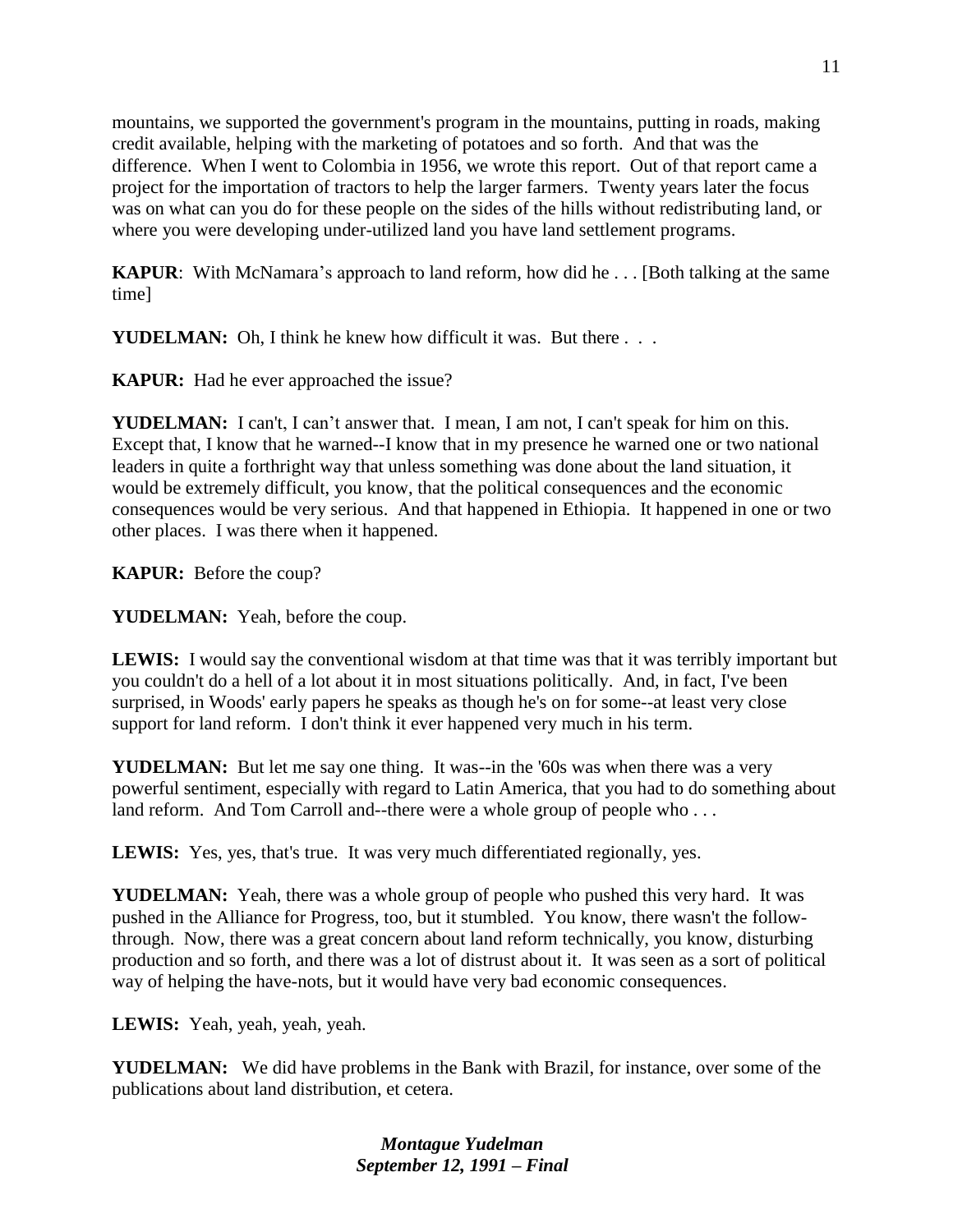So in summary I would say that there were mixed feelings about land reform. The old, older crowd who were in the Bank just felt that this wasn't the Bank's business. Some of the younger people who were coming out of MIT *[Massachusetts Institute of Technology]* and elsewhere were saying *[laughter],* you know, "This is a very important issue." But it, it never--land reform wasn't on the agenda.

**KAPUR:** Thomas Carroll said, when I talked to him about it, he said that for him the surprising point was not that the Bank did not draw or push the governments into land reform, he thought politically it just was not . . .

**YUDELMAN:** Turn this off; I want to tell you something.

# *[Interruption]*

**KAPUR**: But he said--but the other part of that question is that was the Bank more hesitant in supporting those countries which initiated land reform on their own because the feeling is that land reform generally failed. The post-reform cost--because structural changes occurred and there are a lot of costs after the actual redistribution, and did the Bank say, "Well, you guys have taken the political heat." There are very few countries, but there were examples, and so, you know **. .** 

**YUDELMAN**: Give me an example.

**KAPUR:** . . now that you have. Well, Peru tried it in the later '60s.

**YUDELMAN:** Yeah, okay, the Peruvians.

**KAPUR:** Chile tried it . .

**YUDELMAN:** Yeah, yeah.

**KAPUR:** . . but of course *[inaudible]*. Nicaragua tried it, and the Philippines were on the verge of trying it in the late '80s.

**YUDELMAN:** Well, the Bank was heavily criticized for some of the loans it made that supported large-scale farmers that seemed to have imbedded the existing structure. One of the countries I remember very well where there was a lot of criticism, a small one, Honduras, because a large-scale cattle loan had been made. The critics of the Bank were very vociferous about the fact that this was, you know, that Honduras might have had a reform movement, and there was an incipient reform movement, and this kind of loan was simply maintaining existing structures.

**KAPUR**: Which year was that?

**YUDELMAN:** That would have been in about '74, somewhere around there. But the livestock-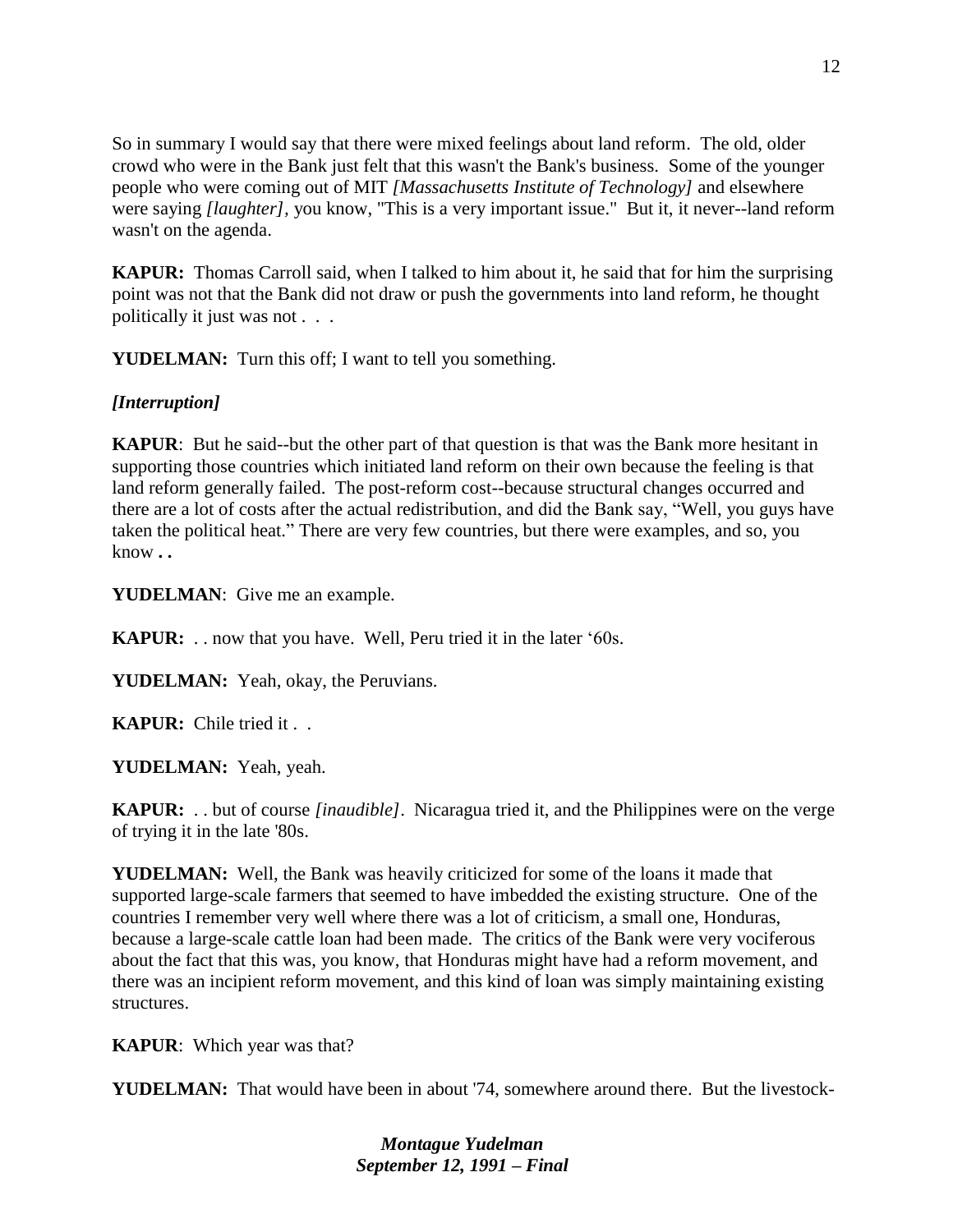-you know, the guys who were handling livestock just said, "Listen, you know, you've got to have large holdings for livestock." That was the way they viewed it in those days, and they were very upset about this.

Now, Tanzania became one of the favorite countries of the Bank. I mean, they were going through a fairly radical--I wouldn't call it a land-reform program but a change in the whole structure of land holdings and land ownership and so forth. I don't think you can say that there was--there was, I guess, perhaps I should correct myself--I think there were some people who simply believed that redistribution of land was extremely radical and that this was not conducive to the kind of investments that the--well, perhaps I shouldn't say that. It was very unsettling. There was no telling what would the outcome be and the Bank shouldn't get involved. The Bank wasn't pushing for that kind of change.

Now, in very practical terms, the--your mention about Peru reminds me that there was an approach. Somebody--there were some suggestions that perhaps the Bank could take the lead in helping to develop, devise the means of underwriting bonds whereby the large landowners could be compensated for giving up land for redistribution, but this idea wasn't, didn't fly, didn't go anywhere.

**LEWIS:** Under the heading of rural development, at least putting aside land . . .

**YUDELMAN:** Excuse me, John. I want to say one last thing about this. I think--I think that there was the beginnings of a recognition, which I think is widespread now, that, you know, that land reform isn't a panacea. It was--in the early '60s the group we talked about believed it was a panacea. Now I believe it's realized, having seen what's happened in one or two countries, that it's not a panacea. Although some people would say without--those people said, and I share this view--that without redistributing land you couldn't change the power structure in many countries. And they saw it in that sense, and the Bank said, "Well, that's not our business," at least in those days, anyway.

**LEWIS:** Well, that sort of brings me to the question I wanted to put to you, which will take us back, in a sense, almost to David Turnham's paper. Land reform, it can't be the answer because there isn't enough land to go around as people keep multiplying, and so you have to think about nonagricultural solutions to rural poverty . .

**YUDELMAN:** Absolutely.

**LEWIS:** . . and to what extent did your operation get into questions like rural public works or what's now the integrated rural development program in India, I mean, handing out little bits of assets and things of that sort?

# **YUDELMEN:** No.

**LEWIS:** No, it didn't?

**YUDELMAN:** It did get into some in combination with the World Food Program and it did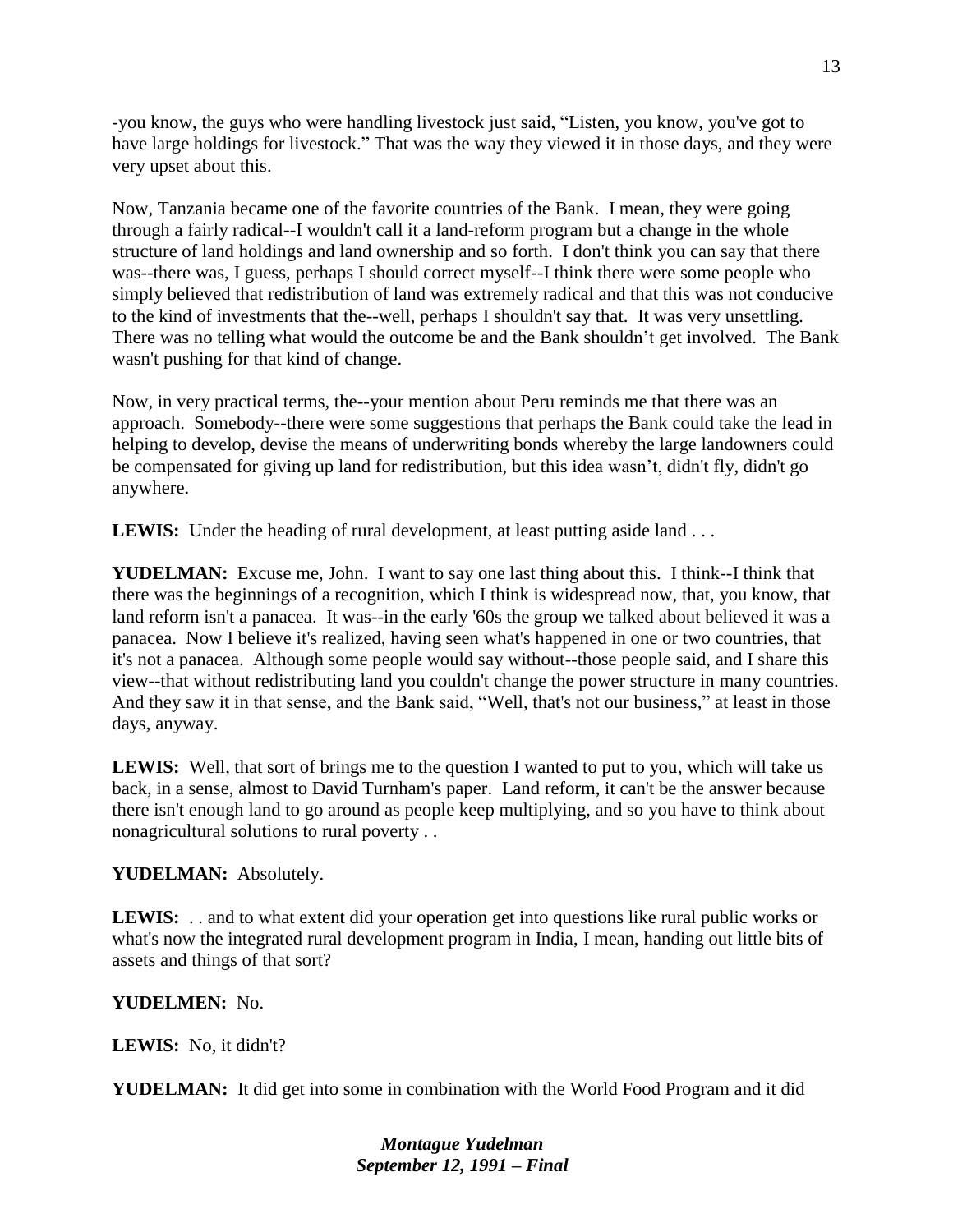work in labor-intensive work with other parts of the Bank, you know, labor-intensive roadbuilding and so forth, with Tony *[Anthony A.]* Churchill's crowd and so forth.

**LEWIS:** I see.

**YUDELMAN:** There was some of that.

**LEWIS:** Yeah, yeah, yeah.

**YUDELMAN:** And there was some effort to push more labor-intensive things, but they didn't- there wasn't, there wasn't the emphasis on small-scale industry or things of that sort.

**LEWIS:** Yeah, yeah, yeah. It brings me--I mentioned before Hollis. Was *Redistribution with Growth,* Hollis, I mean Chenery-*[Montek Singh]* Ahluwalia, was that an important document from where you sat, or was that just something the . . .

**YUDELMAN:** No, it was important for the footprint.

**LEWIS:** Uh-huh.

YUDELMAN: Let me tell you something else, John. I don't know whether I should put this on the record *[laughter]*

**LEWIS:** We'll try to be discreet.

**YUDELMAN:** All right. Uma Lele wrote this book about rural development.

**LEWIS:** Yes, yeah.

**YUDELMAN:** I had a staff of about 80 people at the time, a big staff, I don't know, something like that. I asked them--this is the nerve center dealing with rural development, including other people—"How many of you people have read this book?" I think two had read it.

In fact, there was a book written about the Bank by that Teresa Hayter and **. . .** 

**LEWIS:** And Sheryl Pate *[phonetic]*?

**KAPUR:** Sheryl Pierce *[phonetic]*?

**YUDELMAN:** No, no, no, not that.

**LEWIS:** No, I know the one that she did; in fact, Sally *[Sally Watters Yudelman]* told me that you took her in, this young woman . .

**YUDELMAN:** Right.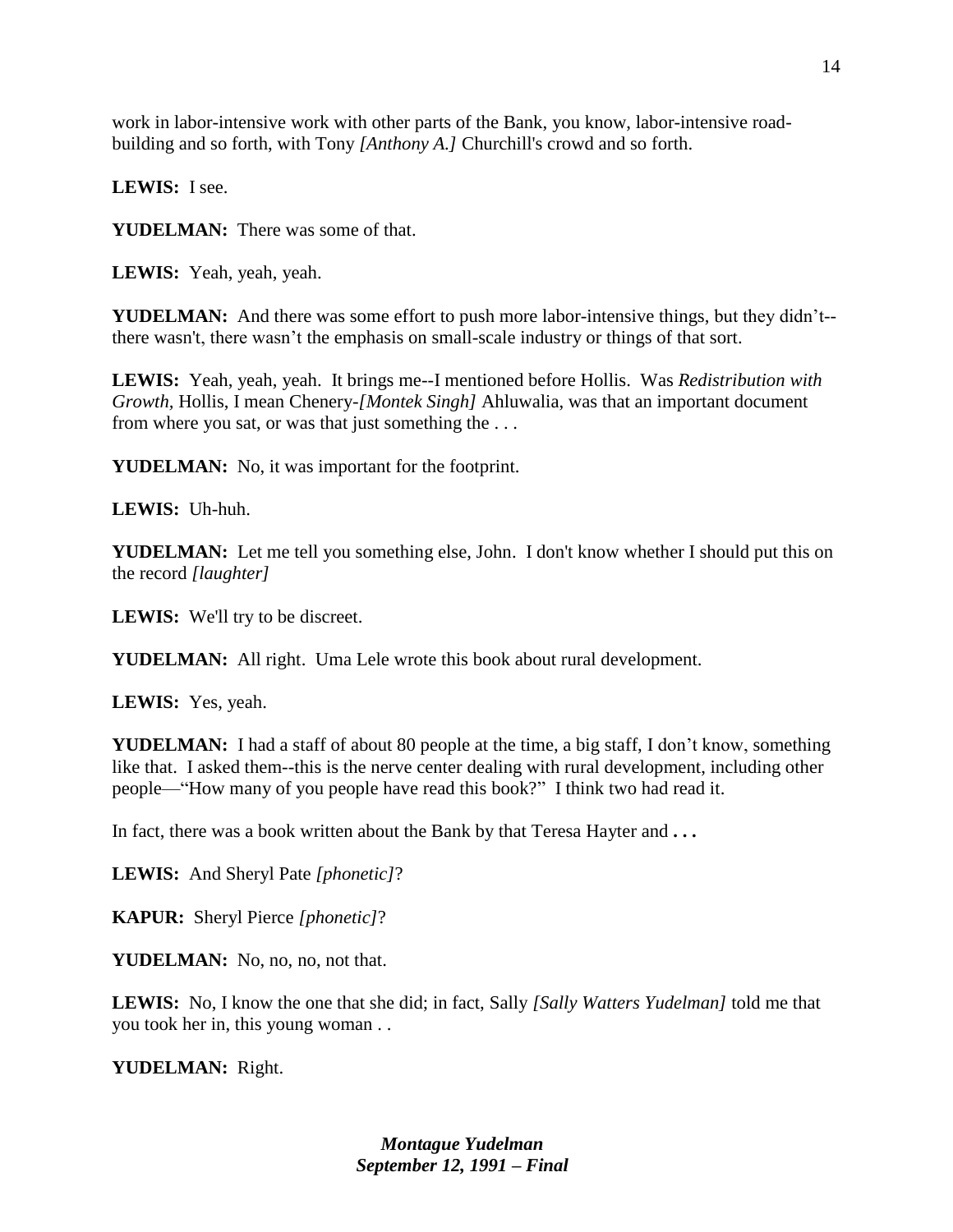**LEWIS:** . . and then she went back and blasted you.

**YUDELMAN:** Yeah, right. But she wrote about the people who worked. She thought it was very amusing. As a matter of fact, this is the book over there. I could have cheerfully wrung her neck because she took a lot of internal memos and so on. But she wrote that--well, the kind of people she liked at the Bank in the agricultural department--she despised the young professionals for reasons of her own; she had some clash with them--and the kind of people that she really liked were the sort of the people who'd had tropical experience, surprisingly enough. She said many with colonial backgrounds who had worked in developing sugar industries and so forth, but the great weakness she found in them was that they hadn't kept up with the literature, very few of them had read Marx, et cetera, et cetera. Well, that's true. *[Laughter]* They were not people with—a lot of the old guard were hands-on types, I mean they had a lot of experience, they were very good, but they weren't terribly--the social issues weren't, didn't preoccupy them at the time.

**LEWIS:** You keep reminding me of things that--I want to jump for a moment to follow up on what you just said, because in reflecting why the Bank neglected agriculture early on, I hypothesize that one of several reasons might be a kind of two cultures reason, and that goes back to my own sort of sense of things in India in the '60s, that the people who were working, outlanders, who were working on agriculture by and large were sort of technical types, very often agricultural scientists, but they are micro types in the field, those kind of people you found in the foundations and AID *[U.S. Agency for International Development]*, and they weren't macro money movers like you tend to have in the Bank. There was a sort of--I just had the sense that up until sometime in the '60s there really weren't very many of these hands-on agricultural types in the Bank. Is that right? Or . . .

**YUDELMAN:** Well, there were very few. The first time I visited the Bank there were 12 people in the agriculture department, and they were—it was headed by a man with a lot of Indonesian experience, an engineer. But I think, John, there's also, was an intellectual underpinning for neglecting agriculture, and that was your name, your namesake ...

**LEWIS:** Oh, sure. There was a whole set of people. [all talking at once]

**YUDELMAN:** I mean, the *[Arthur]* Lewis theory is about dualism and agriculture and who provides land and you modernize the market sector.

**LEWIS:** Oh, sure, Albert Hirschman and all of the main liners, yeah, yeah.

**YUDELMAN:** Yeah, sure. So there was an intellectual--the big change that came was that people said, "No, that's not the way to go," that you can do something in agriculture. What made it possible to do something in agriculture in many respects was the work of *[Norman E.]* Borlaug and company. And remember one thing, too: McNamara was on the board of the Ford Foundation, and he knew what was happening in agriculture. He knew about the green revolution, and he knew the potential.

**LEWIS:** Right, right.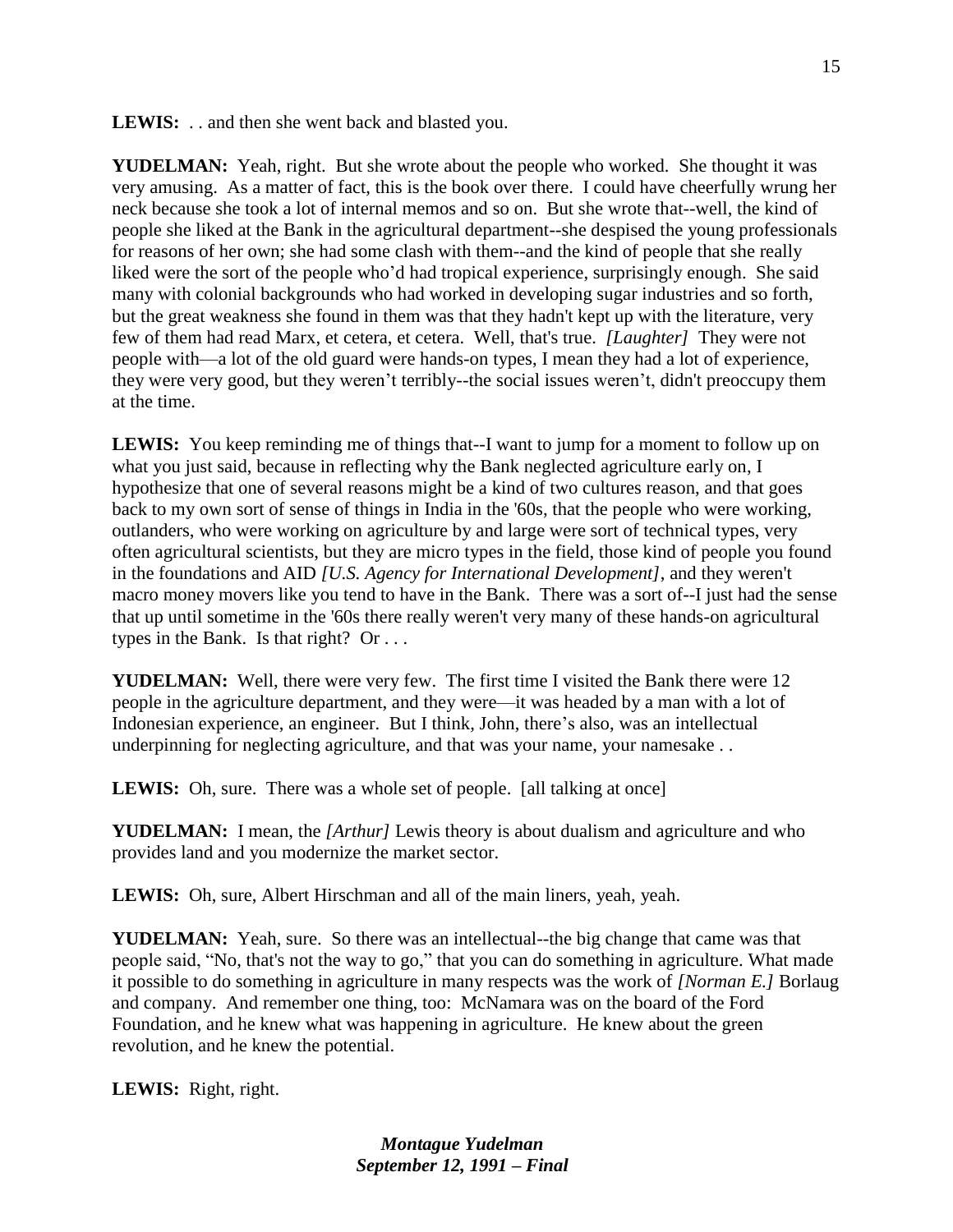**YUDELMAN:** And he was determined to do something about it.

#### **LEWIS:** Right.

**YUDELMAN:** But I think that's, you know, that's the way it worked.

**LEWIS:** Now, let me ask you about these Christmas tree projects in Africa. How did that come about? One question would be--you surely knew about the experience of community development . .

## **YUDELMAN:** Sure.

**LEWIS:** . . which was very much a sort of similar concept but doing everything in the round, wasn't it?

**YUDELMAN:** Well, yes and no. The so-called Christmas tree projects (short term of mine) were those projects where there was an attempt to introduce elements that--there was a notion that there you could have some synergy. You know that there was this notion that, you know, to improve the standard of living you had to have--you could have something productive that would increase incomes, but at the same time you needed to improve health and education and all the rest of it . .

#### **LEWIS:** Yeah, sure, yeah.

**YUDELMAN:** . . and have health posts and so forth. And there was an attempt in the first instance to take some areas and try and put in all these elements. They weren't exactly Christmas trees; they were bare bones elements and--but what was lacking in the African context was, of course, was the administrative capacity to do this, and also failure to appreciate the dysfunctionalism--let's put it that way--of systems that, you know, that had--there were time lags, and there were shortages of people. There was no local--a local currency counterpart wasn't forthcoming, and the roads weren't built on time, and health posts were built but doctors weren't sent out for two years, by which time a project was complete or the whole thing had broken down and so forth. That was--all these projects were assumed to be financially sound and were assumed to be--you know, that the productive component could carry the nonproductive components. But a lot of them just--they just didn't work that well. They didn't work that way in other parts of the world as well. It was just too ambitious . .

#### **LEWIS:** Yeah.

**YUDELMAN:** . . even though it was on a very modest scale. It wasn't--these weren't sort of elaborate things.

But I do remember, though, as director, seeing a project once, a cotton-producing project in Tanzania or somewhere, and then seeing tucked into the project a hospital. I said, "What the hell is this? *[Laughter]* Oh, my god!"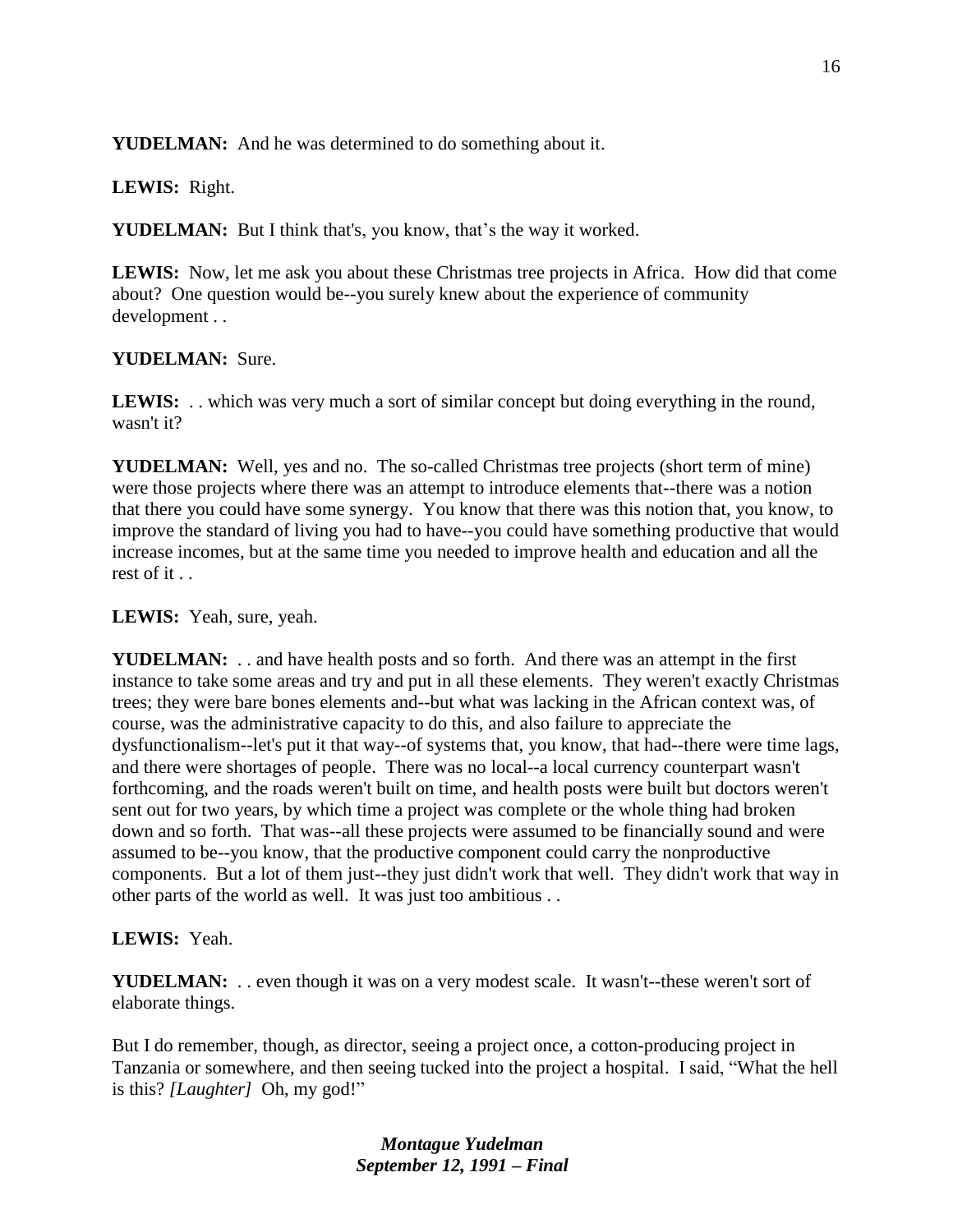"Well, that's integrated rural development!" because they were under the impression, the people who were doing this were under the impression that you had to have, you know, multi-sectoral components.

**LEWIS:** Do you have a--when I got to DAC in 1979, for a little while before we were overtaken by the adjustment mania, we were in a sort of reflective mood, looking back and trying to draw lessons from the experience with the more, the new style projects, rural, anti-poverty projects, in Africa and elsewhere. A lot of bilaterals got into the same kind of thing. Do you have any sense how the Bank did compared with the bilaterals on that stuff?

**YUDELMAN:** Well, there was a lot of co-financing.

**LEWIS:** Yeah.

**YUDELMAN:** Well, I would say I thought the Bank did pretty well.

## **LEWIS:** Yeah.

**YUDELMAN:** A lot of them didn't do well. There was a--there were lots of problems. One of the problems, we found out, where these things did work modestly, was in a way you would have a level of development in this limited region that was higher than anything around it. And this created problems, you know, because you couldn't be--it's very hard to have an isolated development without really cutting across sectors. In other words, the ministry of education is in charge of education, and then here you have an area supported by the Bank where the school system is superior to everything else. There were these kinds of problems.

#### **LEWIS:** Uh-huh.

**YUDELMAN:** But I've visited area development projects where--in fact, I've been with McNamara and by myself--with people from outside the area of development. In Nigeria, for instance, which was supposed to have been a failure, people outside the area of development came and pleaded to be included in the circumference of the area being developed because roads were being put in, water points were being established, and so forth.

**LEWIS:** What I was sort of thinking about, speculating about, was that the almost passion at that time was to get benefits down to very--to the village level, to the poorest of the poor and the right out at the end of, sort of, the periphery. And the Bank structurally is very much tilted, I would say, toward wholesaling resources, that it's a headquarters-centered operation that's used to moving money and so you need to take things up in fairly big bunches. And so there's a problem of how do you sort of articulate from, from--and part of the answer might be, okay, take up a big area and you try to sort of cordon it off from the rest of the mess and get the administration right.

**YUDELMAN:** Well, that was done, or else it was done through banks, you know, in India, all the rural banks and so forth, and than stipulated that you have to have, you know--you have to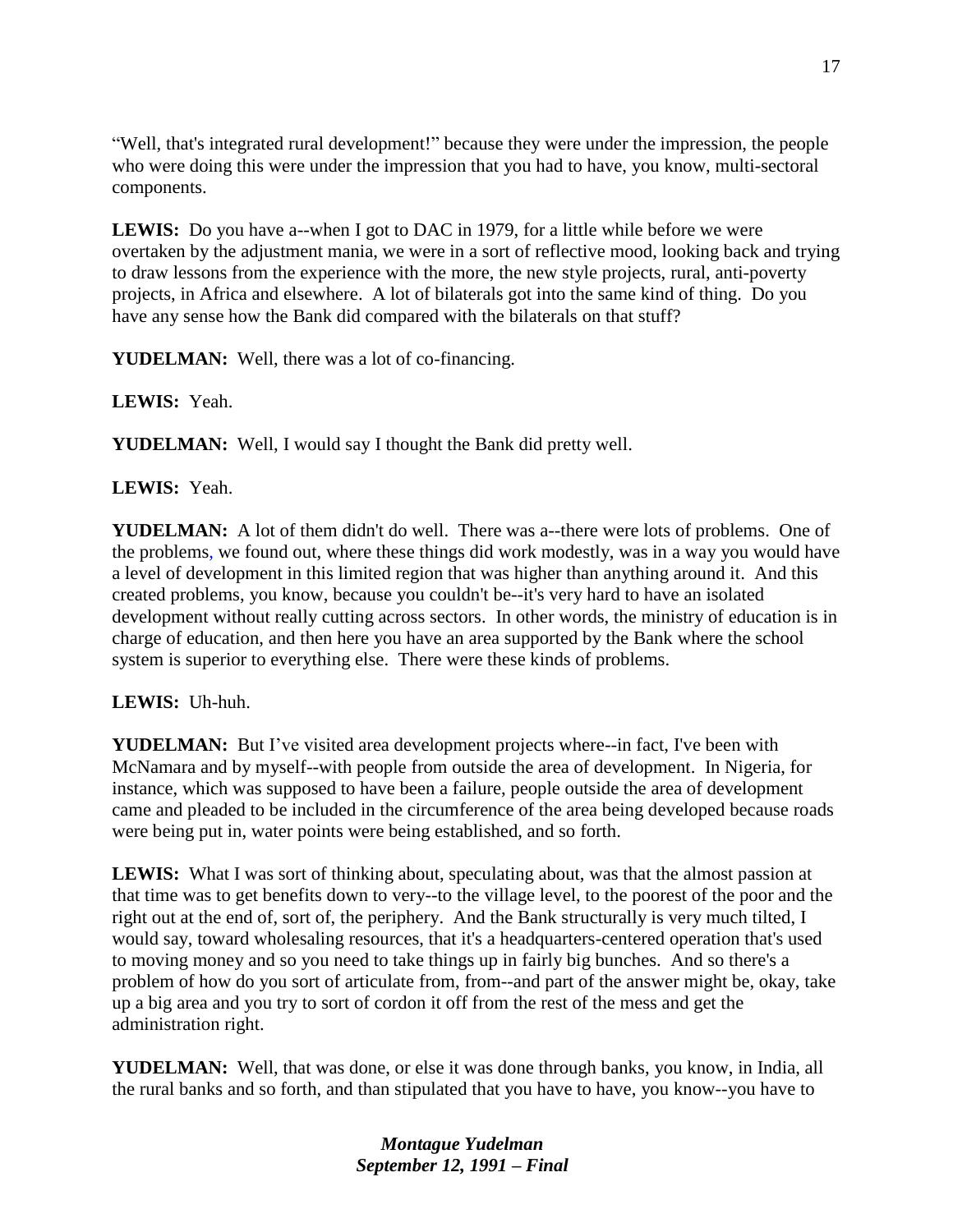put limits on the size of borrowers, and of course this created tremendous problems, with banks in Mexico and elsewhere nearly went bankrupt because of it. And, you know, make sure that if you have seed distribution and fertilizer distribution, make sure that a certain proportion goes to X, Y and Z. But you're right. The whole problem became the retailing because when you deal with large numbers of small farmers, the overhead costs in dealing with them are much greater than dealing with a few large farmers, especially if the large farmers are linked to the world's capital markets or, you know, linked to the world's markets and use the money effectively and produce for export and so forth. But you know the--a lot of schemes were devised. There were the nucleus estates.

#### **LEWIS:** Yeah.

**YUDELMAN:** You know, originally it just supported the estates, and then afterwards you support, "Well, okay, we'll have a nucleus estate, but around the estate you've got to develop smallholders," and so forth. So that was an attempt to deal with this particular issue.

## **LEWIS:** Yeah, yeah.

**KAPUR:** One of the things which one sees in the real take-off or rural development strategy of the Bank is sort of how rapidly it grew in a way in those few years. And one of the things--sort of *[inaudible]* go back and say is that, was there, were there any sort of notes of caution or whatever that "Let's try out the field" or run a pilot, see the experiences for a few years and then, sort of, replicate it. But it seems that there was exponential take-off. It's not a sort of steady, gradual growth and then sort of reflection and then again growth.

**YUDELMAN:** Well, in many respects the whole rural development program was an experiment. McNamara said so in his 1972 speech, you know, that this was an experiment, and he said in that speech that it could fail. So while we, as you know the Bank is very--what shall we say?--self-centered or whatever it is, you know, it's very--it sees itself as the center of the universe, and compared with the size of the problem, I think there is this . .

#### *[End Tape 1, Side A] [Begin Tape 1, Side B]*

**YUDELMAN:** . . nobody seemed to realize is that McNamara was very strongly driven by a sense of need. He wanted to combine what he saw as the satisfying or meeting these tremendous needs of the third world as he saw them--he wanted to combine meeting those needs with doing it effectively, and that was the clash. He saw the--he saw the need and he pushed the Bank, he pushed the staff to do more, but he wanted to do it effectively and that's where, in a way, there was an incompatibility. And that's where the exponential growth came and things tended to fall by the wayside. Very difficult to just have high economic rates of return, et cetera, et cetera, while pushing to meet the needs. Also I think it was very regrettable that the term "poorest of the poor" was introduced. I think that was a great mistake, and it came to haunt us.

**KAPUR:** Why was that?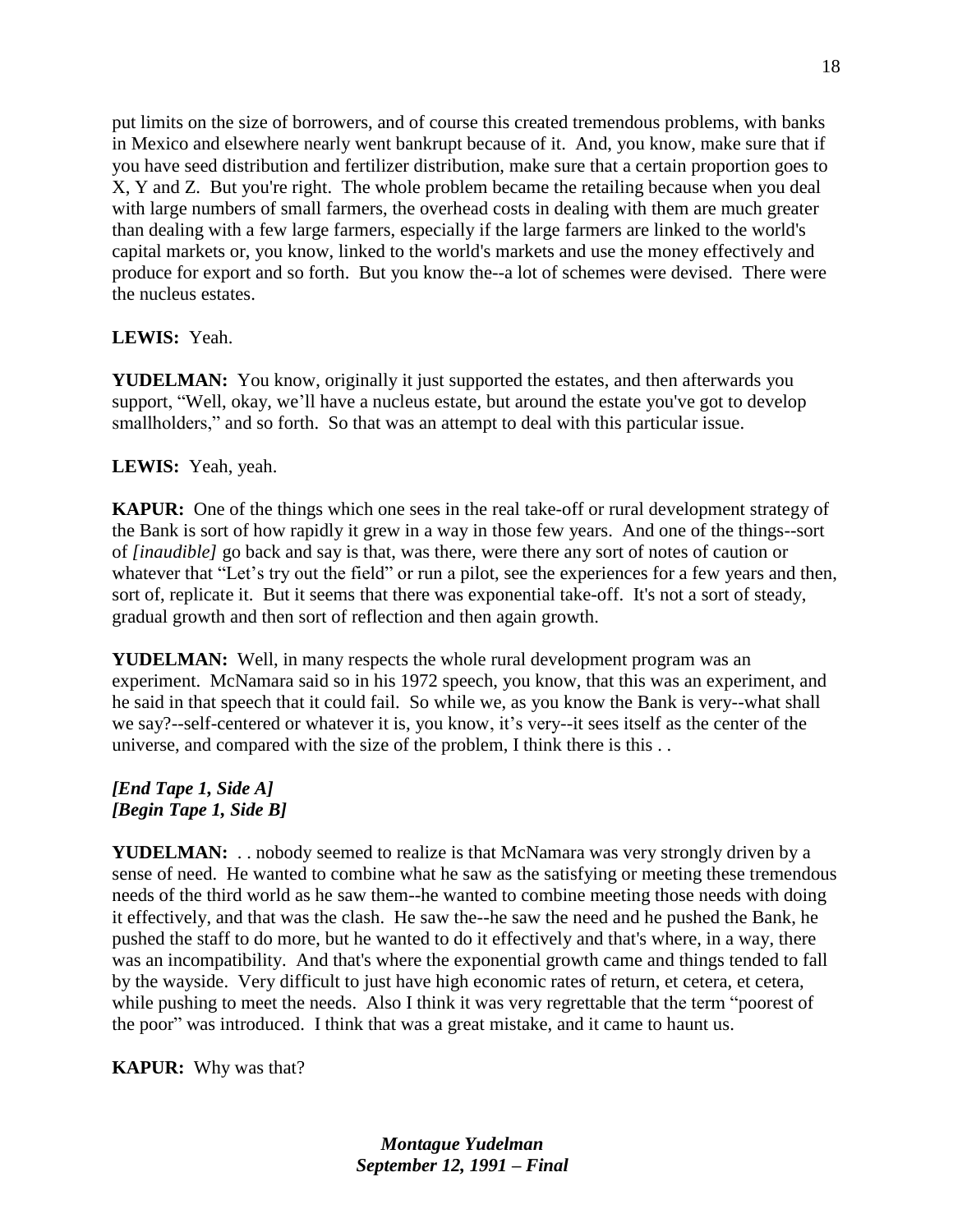**YUDELMAN:** Well, because the poorest of the poor you couldn't reach doing the kind of things the Bank could do. On the other hand, it was a very effective--you know, our critics hung that around our necks, but it was very effective in terms of communication, et cetera.

**LEWIS:** Let me ask you. You were one of his inner circle. He still insists, he gets adamant, almost angry, over the issue of whether there is any necessary trade-off between equity and growth and insists that there is none, goddamn it! You can get just as good results. Now . .

**KAPUR**: Of quality and of quantity.

**LEWIS:** Quality and quantity, yes. Now, how widespread--there is certainly abundant skepticism about that in the Bank and outside at present, but did you guys buy that at the time, or was it as a sort of quirk of the boss that you had to sort of humor?

**YUDELMAN:** Well, I mean, when you looked at India and you looked at what happened in India, this is the illustration. You know that you've got this tremendous growth and a large number of small farmers participating. It was recognized it was in the irrigated areas, it was recognized it was those farmers who were growing particular commodities, but it was cited as an illustration. And then, of course, if you can do it in India, why can't you do it elsewhere, although we tried to explain the special set of circumstances in India. And, of course, that was the euphoria of the '60s that drove us into Africa, saying, "Well, look what's happening in India. Why shouldn't it happen in Africa?" Of course, there were very good reasons why it couldn't happen in Africa.

I had my doubts about the time horizons. You know, five years basically is a very short period. I mean, you know, you had to, you had to, you couldn't--a lot of things couldn't happen in such a brief period of time, especially starting from a very low base. I think we may have gone too fast, but as I say, it was all an experiment, the rural development thing, the poverty approach was all an experiment--a very large one--and it worked in some places, didn't work elsewhere.

Now that's a pretty devastating thing to say if you're an official of the Bank because of, for the following reasons, and I've often thought about this. And we got in Nigeria and Tanzania and say, "Listen, this is the way to go. We want to help the small farmers. It's a damned doable plan." And then the damned thing fails; I retire from the Bank; the Tanzanians have got a huge debt on their hands. In that respect there's no accountability.

#### **LEWIS:** Yeah, yeah.

**YUDELMAN:** And that, of course, to me is one of the great problems within this institution. You see, I don't know if you know this, John—now, I'm not telling tales out of school--but all the Bank's loans are guaranteed by the governments, so it doesn't matter whether a project works or not, it's going to be repaid. Whereas, if there was a system whereby projects worked—when projects failed, they showed up on a balance sheet somewhere. There was some accountability, and then people were held accountable: "Well, why did you promote this if it failed?" That, I think, is to me, is one of the difficulties of an institution like the Bank. It's probably like that in many of these *[inaudible]* activities.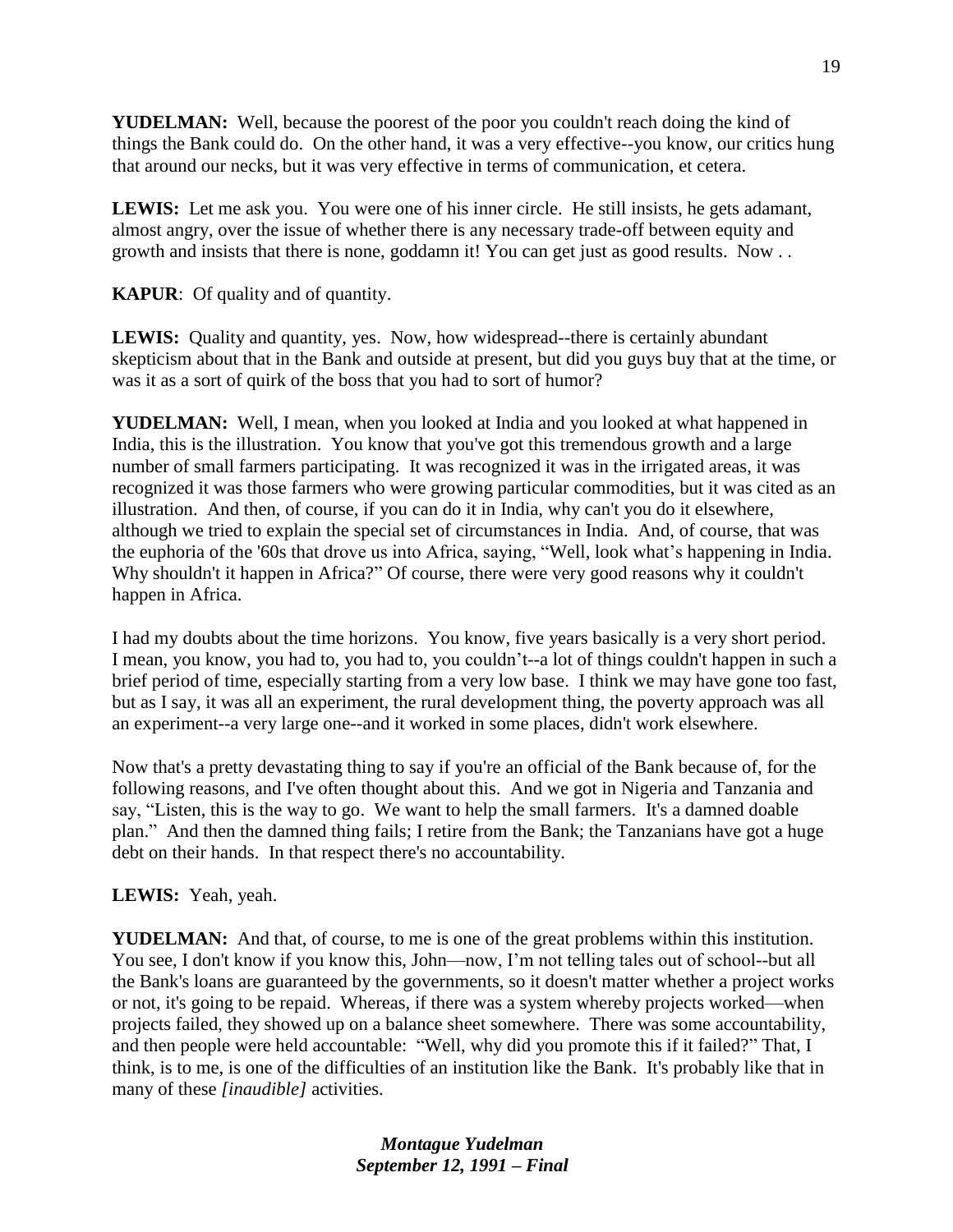**KAPUR**: Would that reduce risk taking by the Bank?

**YUDELMAN:** Yes, it would. It certainly would.

**KAPUR:** So in that case couldn't you have *[inaudible]*

**YUDELMAN:** You've have the stresses and strains, yes. You'd have, you know, the pressure to do something and then there is that penalty for failure.

**KAPUR:** Right.

LEWIS: I can think of a sort of theoretical answer, but I guess it's not very realistic. I used to say when I was in India with AID that--after I became aware of what the technical assistance process was like--that actually I thought a good baseball batting average was about the best you could do in technical assistance, about one out of three would work.

**YUDELMAN:** That's right.

LEWIS: And that was not such a disturbing--it's a sort of cynical type of thing, but--but it doesn't have any afterlife as a proposition as long as you're giving grants.

**YUDELMAN:** Yeah, yeah.

**LEWIS:** And so if IDA *[International Development Association]* were turned into a grantmaking establishment then there wouldn't be this overhang of responsibility.

**YUDELMAN:** Yeah, yeah.

**KAPUR:** But the other unfortunate—the other unfortunate thing in the year '70 they're looking at a center for agriculture returning to Africa. Africa, at that time, still a lot of the money was from IBRD *[International Bank for Reconstruction and Development]*.

**LEWIS:** IBRD, right.

**YUDELMAN:** Yeah, right. [all talking at once]

**KAPUR:** But in the '80s that**--**so unfortunately IBRD money was *[inaudible]*

**YUDELMAN:** Well, let me give you an illustration of the circumstances, though, that may change one's views. The Bank made a loan for an irrigation project in Madagascar very early on. I can't remember the dates exactly. When they did the audit of that loan, it was considered to be one of the best irrigation projects that had been funded. Then ten years later they did an impact study, one of these impact studies, and they considered it to be the worst project the Bank had ever funded. So I went to Madagascar to find out why was it that in this period there was such a change. And the answer was very simple: when the loan was made, Madagascar still had a large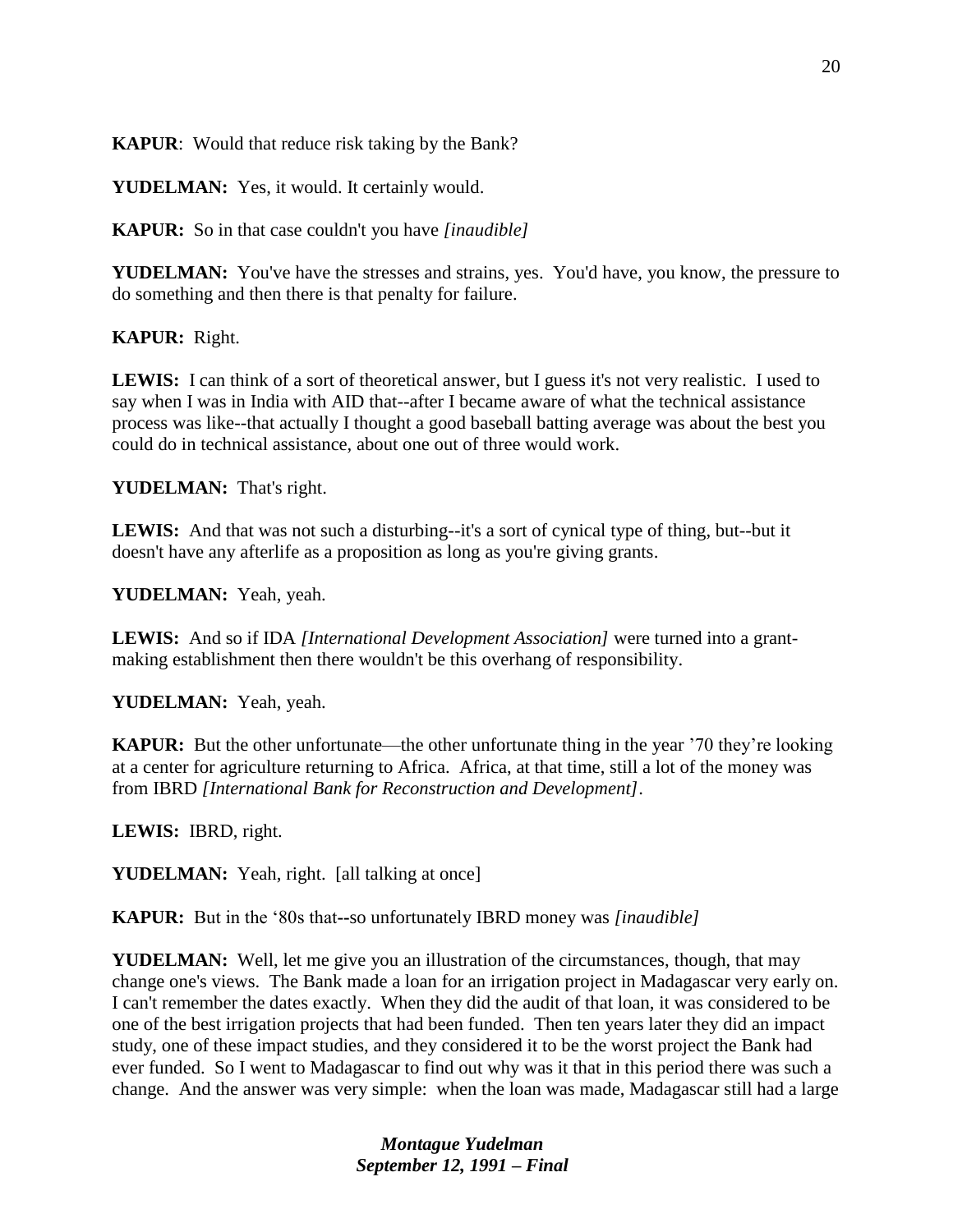number of French technicians and was still very much in the French fold. The use of water was strictly controlled. The system was well maintained. There was a lot of discipline that ran from the top down, but it was effective in terms of increasing production *[inaudible]* rice production, well managed in that sense. People had very little to say about it. Then there was a revolution, and the French were forced to leave, they were kicked out. People's committees were established to run the system. When I went there the sluice gates were missing, the sluice gates were! *[Laughter]* I went to talk to some of the farmers and asked them through an interpreter if the government, if they ever saw extension agents and if saw the seed and fertilizer on time, and they assured me they did. But I had another man with me who understood the language. He said, "Listen, what the government interpreter tells you is not what these people are saying. They said they haven't seen anybody for years, you know, and in fact, as far as they are concerned, the further away the government people keep from them, the better." But the whole system had broken down because the environment had changed. Now, you know, so then I say, "You've got to hold people accountable." Who do you hold accountable for that? And I think that's happened in several cases, but that's the kind of unpredictability that makes it all so difficult. That's apart from other things.

**KAPUR:** In the sort of inner circle that John was referring to, that you were a part of . .

**YUDELMAN:** I wasn't part of the inner circle, but I was very close to the president. In fact, Maurice Strong used to tell me that McNamara spoke to me far more often than he spoke to the vice presidents. This was a very mixed blessing, I might add *[laughter],* because--this is in my, you know, oral history--because he was very quantitatively-oriented and he, you know, wanted numbers, to churn out these numbers: "This is government subsidy; this is . . ." As I've said in that oral history, you see, a lot of my colleagues were very unhappy with me because he wanted to know how many beneficiaries there were from these projects, and I used to go to them and say, "How many beneficiaries are there from projects A, B, C, D, E?" And they'd give me the numbers, and then I'd add them up and give them to him. And they'd be very upset with me, and then I'd say, "But these are your numbers." You know, because--this was very much a problem.

LEWIS: Yeah. I got--you remind me of a couple of things. I just want to take soundings with you. And one of them, after all, came up in the '70s, is in agriculture--it was a big deal in the Bank: T and V *[training and visit system].*

**YUDELMAN:** Oh yeah, oh yeah.

**LEWIS:** Was that under your . . .

**YUDELMAN:** Yeah, yeah, yeah, I had a lot to do with *[Daniel]* Benor.

**LEWIS:** Did you? Yeah.

**YUDELMAN:** I went to India with him the first time, at the beginning. His real mentor at the Bank was Ernie *[Ernest]* Stern.

**LEWIS:** Really?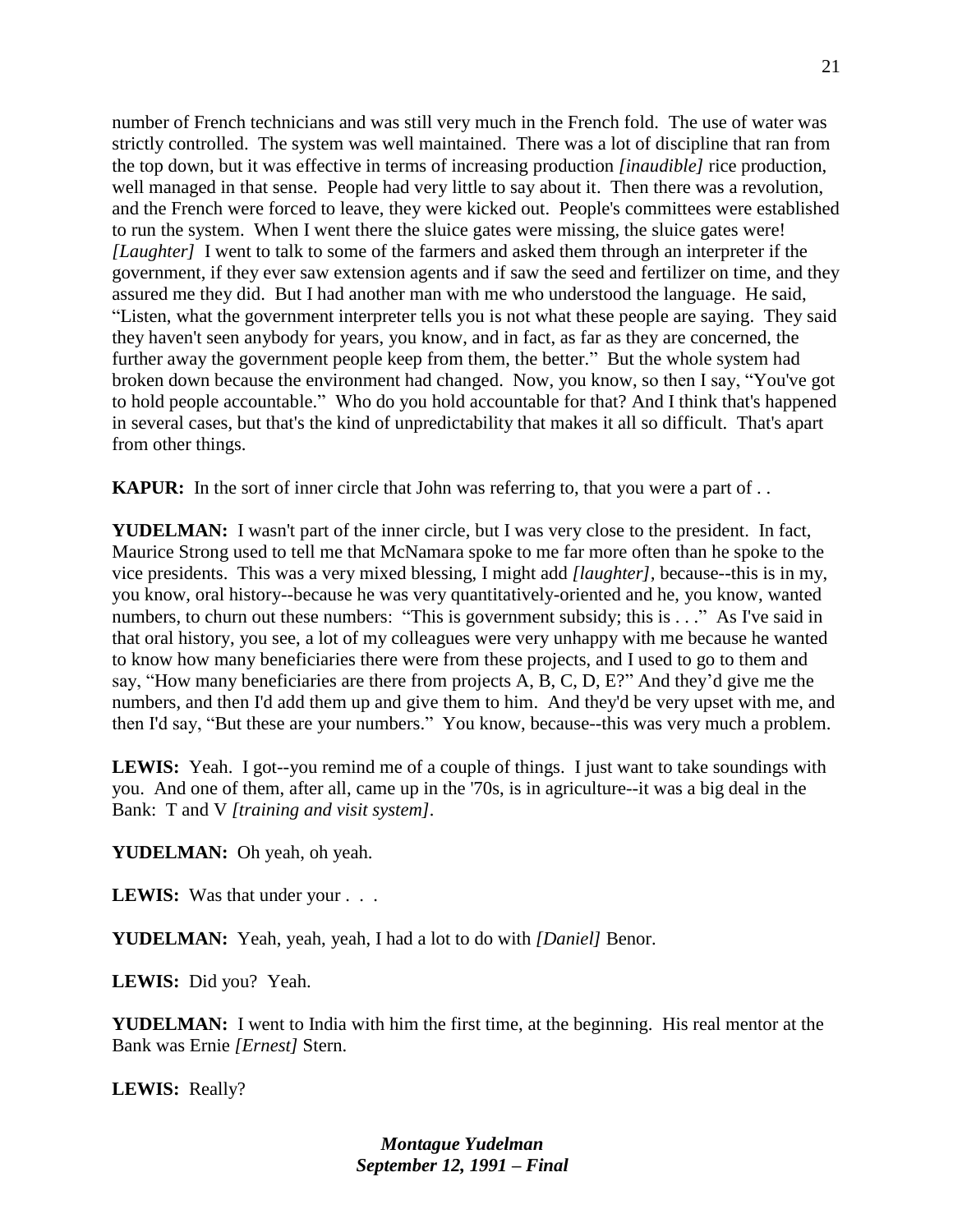## **YUDELMAN:** Yeah.

**LEWIS:** Yeah, yeah.

**YUDELMAN:** Well, at least Ernie says he was. *[Laughter]* I suppose success has many fathers and--you know the rest of the story! You know how Benor came to the Bank, don't you? You know how it all started in Turkey?

**LEWIS:** He started in Turkey, yes.

**YUDELMAN:** In Turkey, that project that seemed to be so successful. And *[Munir P.]*  Benjenk had something to do with that, too. And then he went to India. I think that's when Ernie took him to India.

**LEWIS:** Yes, Ernie was then in the vice presidency of the region.

**YUDELMAN:** Yeah, right, of the region, yeah. And of course he did have an influence and he didn't--he managed to change the system, the rural development system, from, you know, the village level worker, the all-purpose village level worker, including agriculture, then becoming a special worker dealing with agriculture. This was the key change bureaucratically.

#### **LEWIS:** I see.

**YUDELMAN:** And then he--I think it started, as Benor tells it, because he went to a lot of villages and asked them, asked the village level workers how much time they spent on agriculture, the multiple-service worker. I've forgetten now what it's called.

**LEWIS:** VLW *[village level worker].*

**YUDELMAN:** Yeah, VLW. And he found that that man was spending about a very small part of his time in agriculture, and he convinced Mrs. *[Indira]* Gandhi that so long as there wasn't anybody who was spending full time on agriculture, it would be very difficult to have agricultural change of the kind he had in mind. So they had a tremendous inner bureaucratic struggle--and I don't know if you were a part of all this--in which they simply took the village level worker away from the community development and put it in agriculture. Of course, the hassle out of that was enormous because of turf issues and all the rest of it. And then he developed--his assistants mainly developed--a very systematic approach to spreading the message, and in the circumstances in India this was extremely effective. There was a message to be spread, there was a *[inaudible]* to the group, you know, and so on and so on, and I think he contributed a great deal. And then the idea's been taken elsewhere, and basically all the T and V method is a systematic approach to spreading *[inaudible]* Now, I mean, that's in a very simple sense.

**LEWIS:** I knew quite a bit about it at the time. I may have had too much of a sour grapes sort of attitude, I mean, the idea of having the VLW concentrate on agriculture is not new with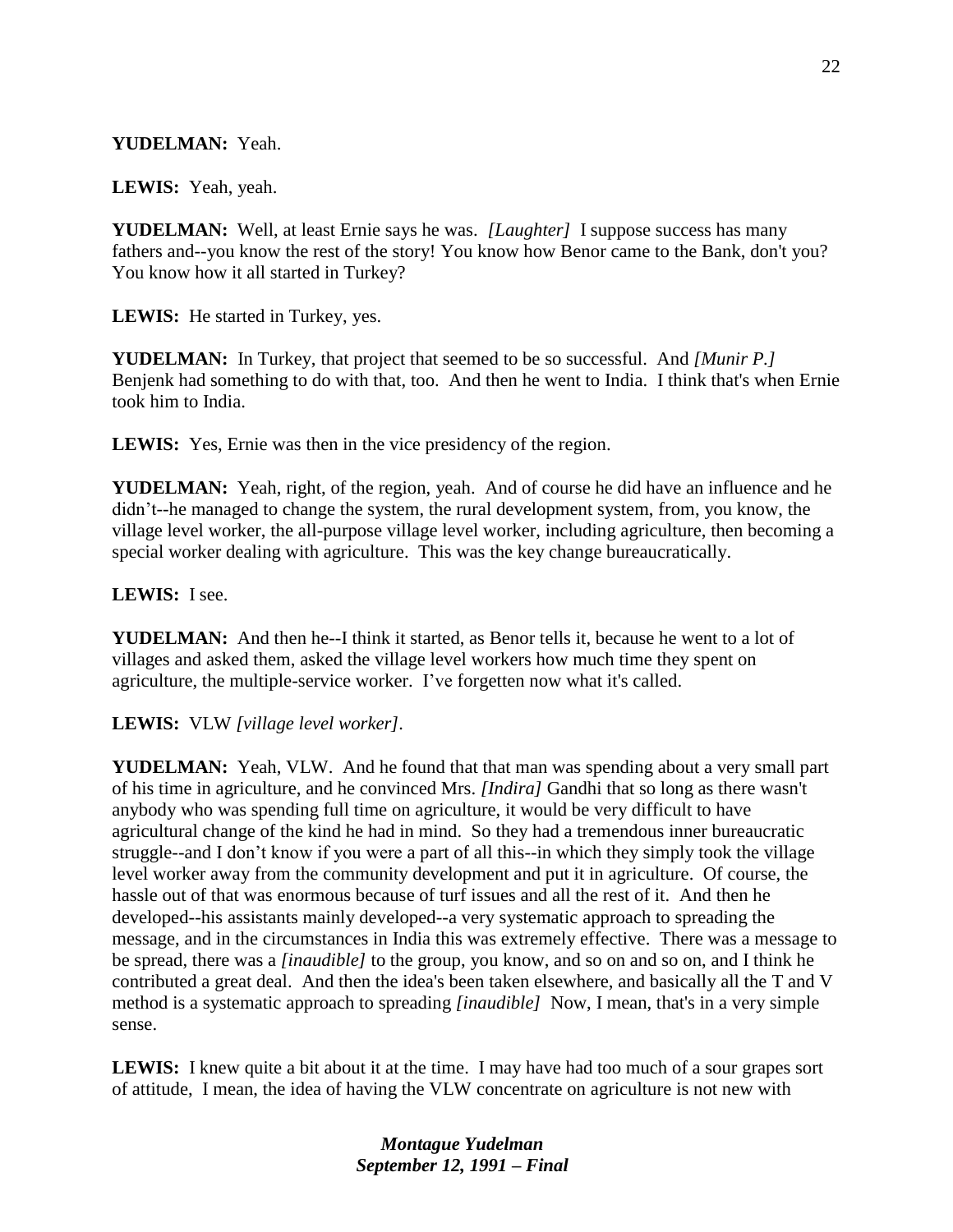Benor, that had been part of the doctrine back in the '60s, and it had been done in the intensive areas, I think, but not throughout the country.

**YUDELMAN:** Right, right, right, right.

**LEWIS:** And a lot of this stuff had been experimented with very extensively--Akhter Hameed Khan at Comilla *[Bangladesh]*. And when it came out, I remember (Jim *[James Q.]* Harrison helped him write this book) I thought it was an awful lot of heavy advertising kind of by the Bank of some common sense, and I spoke lightly of it at a seminar in honor of, in memory of Wolf Ladejinsky, which I think was in '78 in Kyoto.

YUDELMAN: You know, we were there.

**LEWIS:** You were there?

**YUDELMAN:** Yes. I was chairing the damned thing.

**LEWIS:** Did you chair it?

**YUDELMAN:** Yes, because *[Peter]* Cargill was my senior vice president at the Bank.

**LEWIS:** Okay. And Crawford was there, also chairing. Yes, yes. Well, do you remember, I gave some kind of paper, and I spoke with kind of a light touch about T and V, and Bob *[Robert]* Picciotto almost took my head off!

**YUDELMAN:** Yeah, right, right. Well, Bob was working on India. Well, but he was--Benor was bitterly opposed by the old colonial types, especially those who worked in Africa, saying, you know, "Well, we had advisory services. There's nothing new about this." And that's right, you know, like so many things, there was nothing new about it. You know, everybody, you, anybody coming into a room would agree, "Listen, if we have a systematic approach to this problem, we'll do much better." You know, we can always do better. But the Bank did come on very heavily, and Benor was used for PR *[public relations]* purposes.

I remember going to a DAC meeting once, traveling with the assistant secretary of the Treasury and flying across with him to Paris--can't remember his name now--and there had been a big article by Bart *[Hobart]* Rowan. Benor had taken Bart Rowan to Thailand to a seminar or something and did a snow job on Bart! *[Laughter]* But also showed him some good results. Jesus! There was a full-page article in the *[Washington]Post* about it, and this guy said to me, "Listen, about three articles like that are worth a billion dollars to IDA!" *[inaudible]*

And let me tell you another thing. When *[A.W.]* Clausen went to have a lunch on Wall Street once, the thing he talked about about the Bank was Benor, you know, what's different about it.

No, no, the guy has had a tremendous impact, and I've just seen--I've just been in Africa, I've just reviewed a project, the Global 2000 project in Ghana and so forth, and I've seen his influence, and I think it's positive. Well, it's been oversold, and there's a lot of criticism, and it ought to be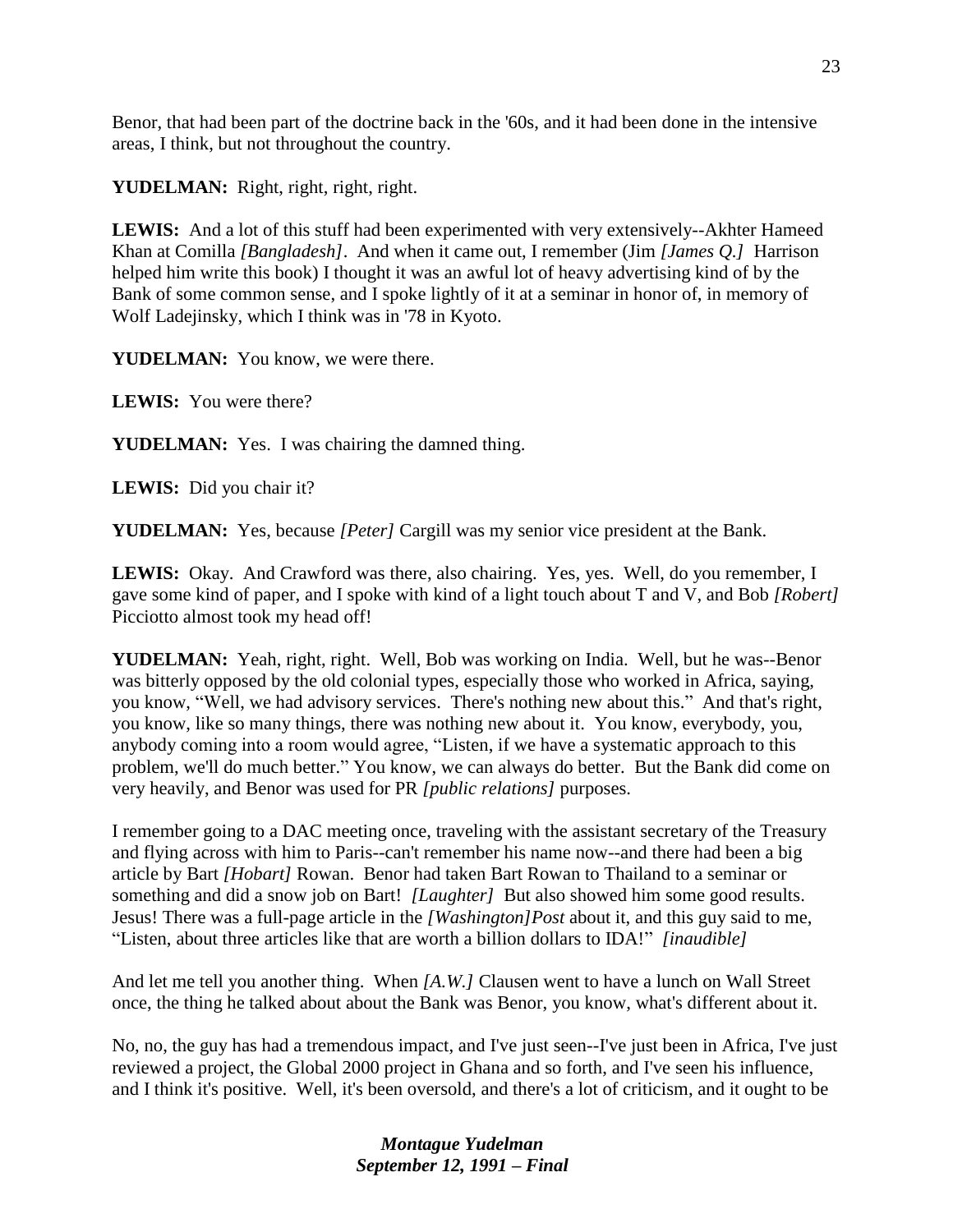modified and all the rest of it.

**LEWIS:** To be fair, I have to follow up and say that right after that I was in India again and I went down to West Bengal to--because that was one of the states that adopted it. I thought this bureaucracy under the communist leadership would be cynical about this if any, and they were absolutely bananas, they were so much in favor of it.

**YUDELMAN:** Yeah, I went there with Crawford and Benor. And I always remember when John said to a fairly senior official down there, "Well, tell us about the Benor method."

He said, "We don't call it the Benor method here. We call it our method." *[Laughter]*

Which, as I said, was a success.

**LEWIS:** Yeah, yeah.

**YUDELMAN:** No, no, I think Benor--listen, that guy--the other thing about Benor, apart from his charisma, is he's the hardest-working guy I've ever met. When he says, "Let's start early," there's a knock on your door at 3 o'clock in the morning! *[Laughter]* Secondly, he's a good agriculturalist, and that's terribly important because the way he got, really got going was to show how farmers could increase productivity without increasing inputs, by doing things differently, different spacing of plants, different densities of plants. These are costless improvements, and they made a difference. So his first--you know, the first impact was of that kind. The second thing about Benor was--and this irritated some of the people in the Bank--was he had very good rapport with the heads, the leaders, you know, Mrs. Gandhi and others. He was a guy who could deal with them. So this was not--this doesn't help much in terms of personal relations. No, I think Benor is an illustration of one man who made a big difference.

**LEWIS:** Yeah, yeah.

**KAPUR:** What was your sense of another issue which is, the Bank has sort of emphasized: it seems relatively more in the '80s, the whole thing on ag policy in terms of pricing, inputs and outputs. The old thing is to now say that, especially in Africa, cocoa or coffee were squeezed out, more *[inaudible]* very poor pricing policies. As you look back on the '70s, was the emphasis much more on projects?

**YUDELMAN:** Yeah, right. I was also on the first World Bank mission to Uganda, economic development in Uganda, with Ed Mason. I was his assistant at Harvard then; he took me along. The marketing boards were a big issue in Uganda.

# **KAPUR:** Right.

**YUDELMAN:** But the interesting thing was we didn't focus so much on the role of the state. We just focused on how they could become more efficient and how they could reduce the marketing margins. The price--and it was just at the time when the coffee agreement was being signed.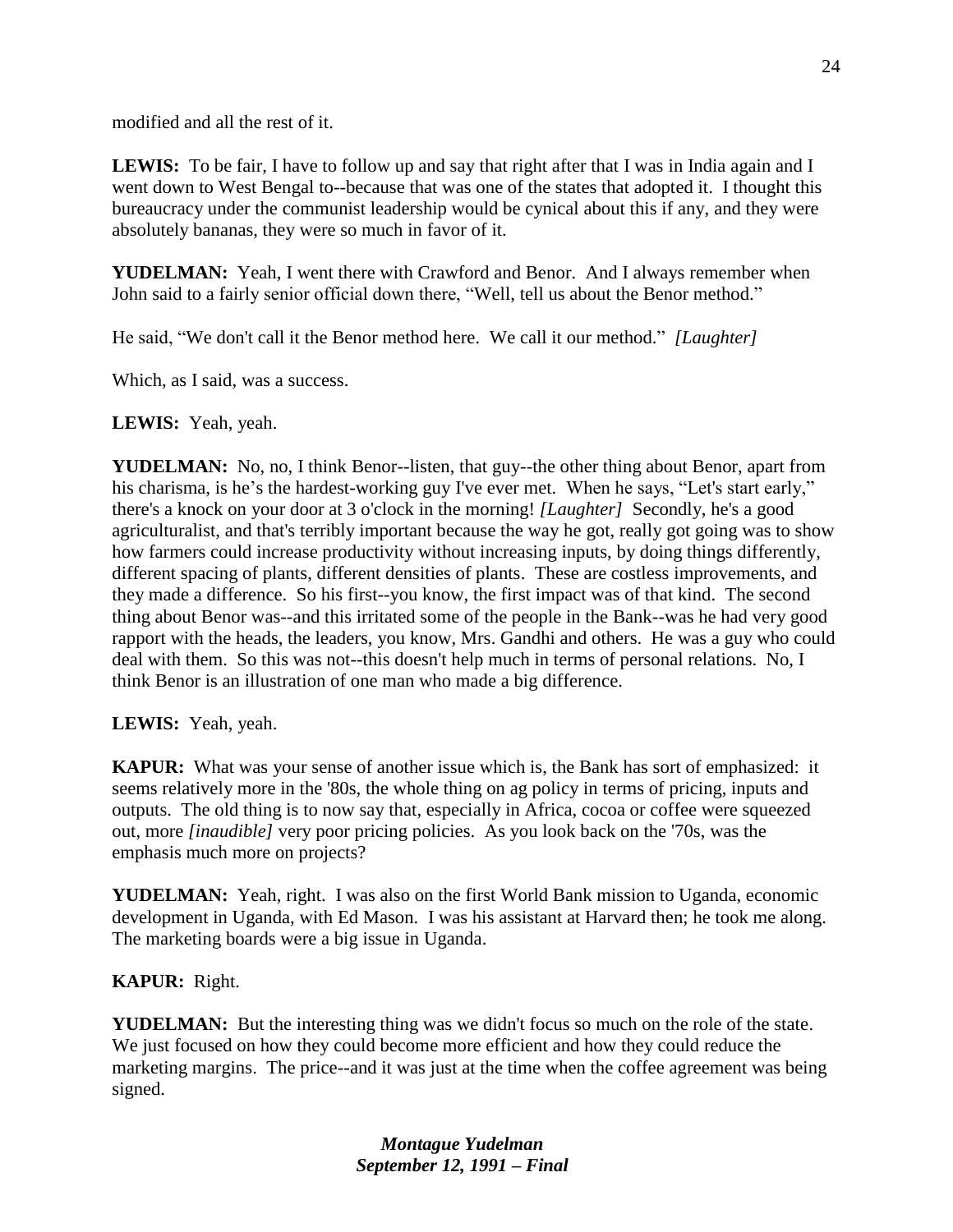**KAPUR:** I think that's late '60s?

**YUDELMAN:** Yeah, so there was no—but the price issues weren't--greatly elevated wasn't the *[inaudible]*, simply was how to make it more efficient. My own view, of course, is that net prices are important, elasticity and supplies are important and so forth. But I feel after all these years--and I've been in the game for even longer than John, 40 years or so--I'm still finding it very difficult for somebody, *[Hans P.]* Binswanger or somebody, to come up and show me exactly what effect did this have. You know that the--if you look at the literature on supply responses, it's absolutely dismaying. You know, we've talked about it so much, it's one of those things that we take as given, but if you look for it, it's very dismaying to find that it's very hard to prove. Having said all that, it's quite obvious that it's quite clear people aren't going to produce more if the returns to labor aren't conducive or too low, sort of. But I always argue that if you build a road or build a dam or educate, train people, especially train people, and develop research, for example, this does have a lasting impact.

**KAPUR:** There was this--I guess you might have heard the story; it happened after you left, in '83 or '84--there was yellow cover, it's not yellow cover, staff working paper; it used to be the yellow . .

**YUDELMAN:** Is this the paper by *[Kevin M.]* Cleaver?

**KAPUR:** Yeah, right.

**YUDELMAN:** Yeah, Stern got very upset with that.

**KAPUR:** And Stern and Anne Krueger. Have you heard that story?

**LEWIS:** No.

**YUDELMAN:** Rather unfair, it was.

**KAPUR:** But that was the incident which led to the yellow staff working papers being discontinued. Kevin Cleaver was, I guess, in . .

**YUDELMAN:** He was in Nairobi. He was an agricultural economist in Nairobi, bright agricultural economist. And he did an analysis of the factors that contribute to agricultural growth, and he downplayed the role of prices and up--boosted the role of technology, you know. And since the Bank was then on the *[inaudible]* their public policy, was working on the whole policy area for the *[inaudible]*

**LEWIS:** That was one of the lines John *[James W.]* Mellor pursued, though.

#### **YUDELMAN:** Yeah.

Then Stern got very upset, saying that, you know, "Listen, the Bank's raison d'être or whatever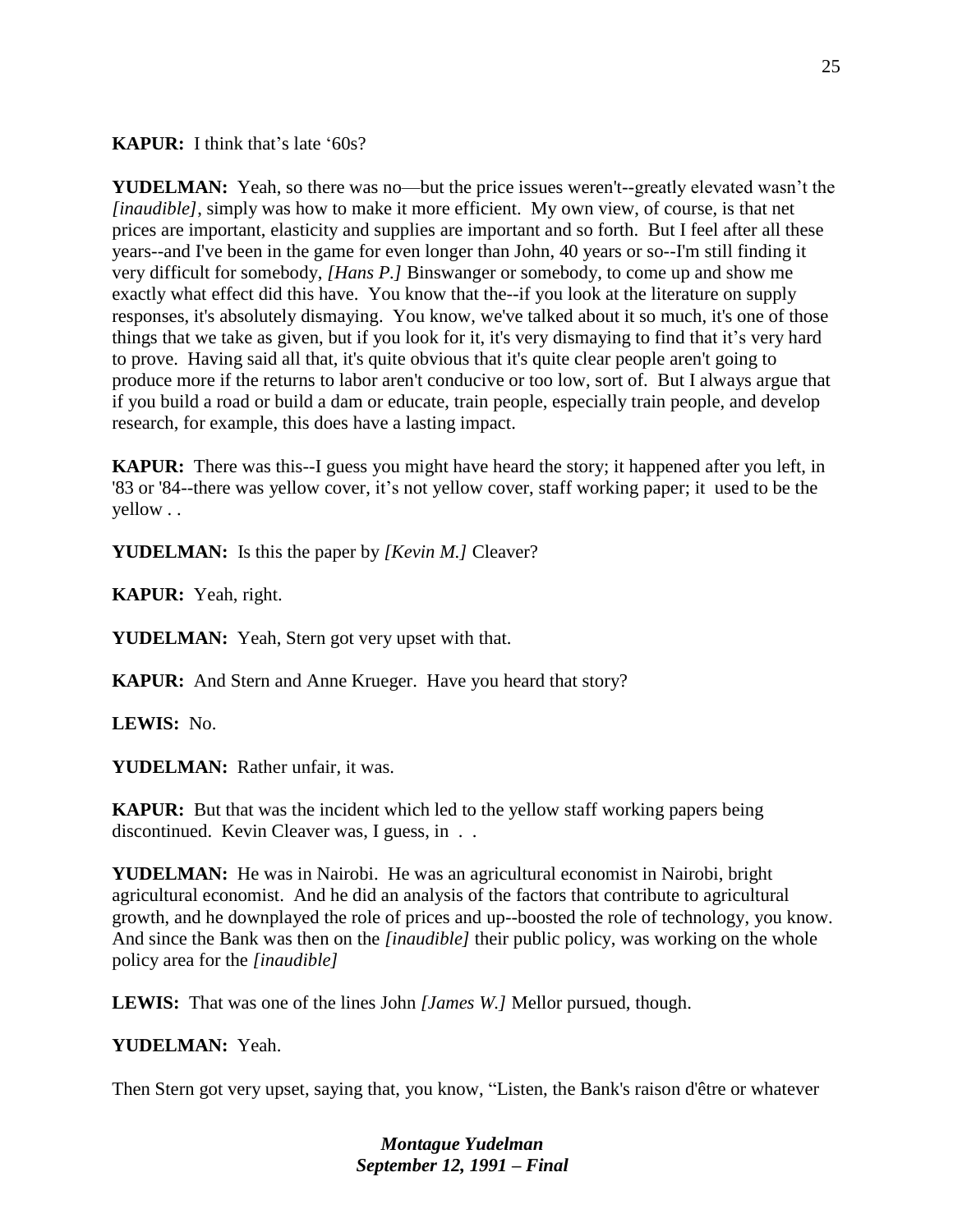you want to call it, its whole focus and thrust is on prices and price policy, and here you come and say it's not all that important. Jesus! Whose side are you on?" *[Laughter]*

Black mark! Smart guy. You should interview him.

**KAPUR:** Yeah. We had heard it was Anne Krueger . .

**YUDELMAN:** Well, she might well have been disturbed at that.

**KAPUR:** . . who came down and she got very upset about this whole thing, and she sort of marched up to Ernie Stern and . . .

**LEWIS:** And Ernie was implementing this vice presidential--that sounds to me a little bit more—fits the roles a little better, but . . .

Another shot in the dark, but you had to have an impression as you came aboard, I guess, of all this tremendous water analysis work that had been going on. Do you have a view of the *[Pieter]*  Lieftinck report? I don't ask if you've ever read it--it's 30 volumes.

**YUDELMAN:** I've seen it. The one on the water distribution and India and Pakistan.

**LEWIS:** It is. It's basically the Pakistan water management issue, and there's a tremendous hassle over modes of drainage, between the SCARP *[Salinity Control and Reclamation Projects]*, which had been a kind of an AID thing or U.S., and smaller tube wells. And I just wonder whether--I haven't read it. I've read Vern Rutan on it. Vern was in a group I was with that looked at the Bank's history in Pakistan over a period of 25 years in '85-'86, I guess it was, '84-'85. And Lieftinck's report is often spoken of with almost hushed tones, that it's a tremendous professional achievement. He was a very important man. It also blessed Tarbela, having however noted that groundwater irrigation would be eight times cheaper than this huge dam. And it seemed to me that it still left an awful lot of puzzles about where drainage should go in Pakistan, and that seem to still be there. So I just wonder whether you have any notion about . . .

**YUDELMAN:** Well, I think that the true revolution in India and Pakistan has come through tube wells. I think that a lot of people have missed that. There are something like five million tube wells in India and China, but, you know, this was—this was what made the tremendous change. And the whole problem of managing and administering this and doing it in a way that isn't environmentally detrimental is an important issue there.

I wasn't party to the, you know, the whole water issue, but I have written about it since then. I've written about irrigation. I wrote a piece for [both talking at once]

**LEWIS:** Yes, for the *[H. Jeffrey]* Leonard volume.

**YUDELMAN:** Yeah. And I think we rushed into irrigation. But what the Bank did in support of the green revolution was, basically was through irrigation. You see, the lending for irrigation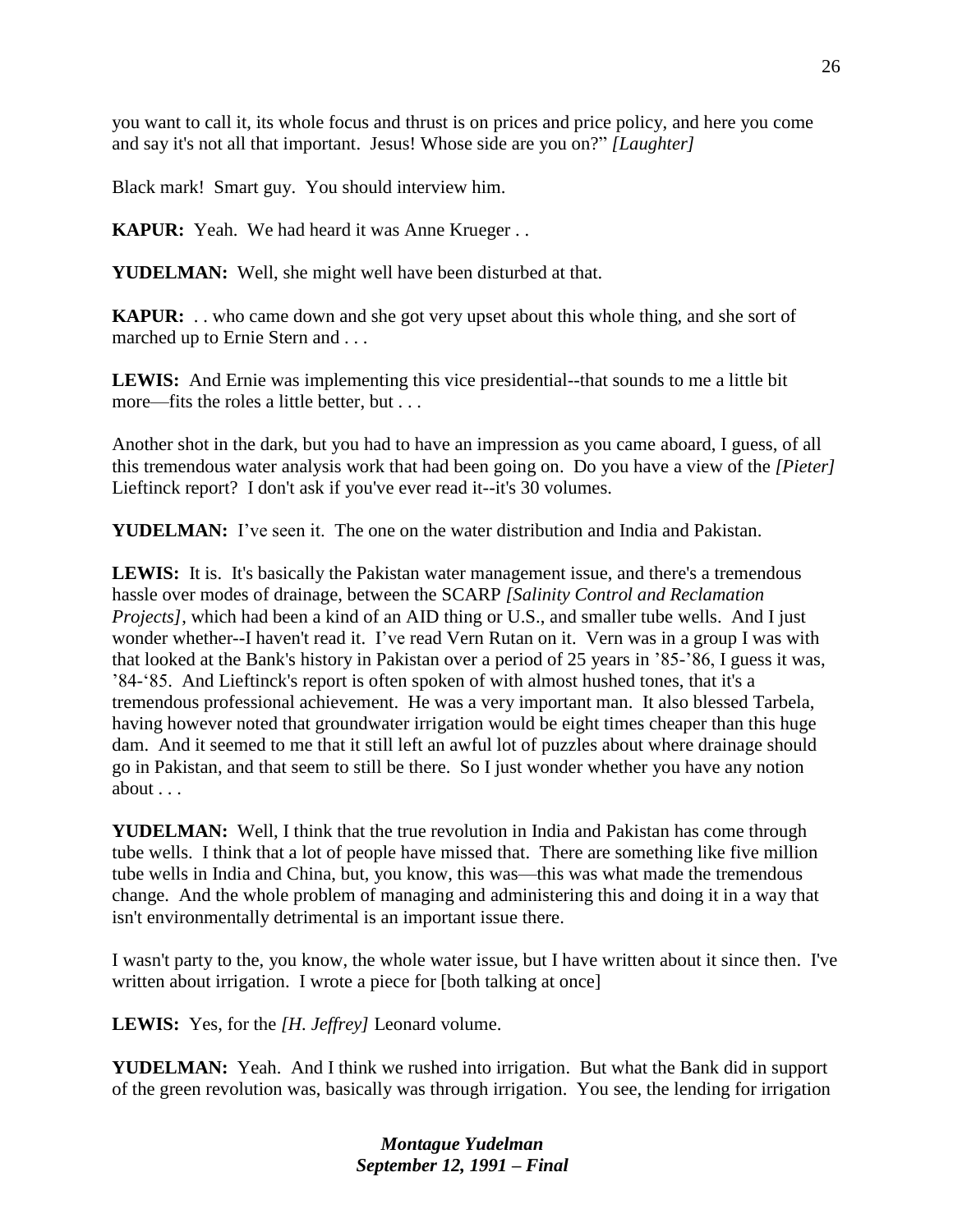went up enormously.

**LEWIS:** Of course you've got programs through this diplomatic foray by *[Eugene R.]* Black and . .

**YUDELMAN:** Yeah, well, that was before my time. I understood what happened full well ...

**LEWIS:** Yeah, yeah, yeah.

**YUDELMAN:** . . and, you know, this was important contribution to sort of save the new nations.

**LEWIS:** Yeah, absolutely, but, but it may have twisted, distorted the work of the Bank for a . .

**YUDELMAN:** I think so. I think so.

**LEWIS:** . . long time to follow.

**YUDELMAN:** And of course the whole drainage question is still an issue that rankles.

**LEWIS:** Yeah, yeah.

**KAPUR:** Is it that the project methodology--some people we've been talking to on the methodology itself say that the drainage subcomponents of irrigation projects, there would be almost a natural bias arising, I mean, say *[inaudible]* tropics something . .

**YUDELMAN:** Absolutely.

**KAPUR:** . . because of the way one can't be [all talking at once] benefits down the road.

**YUDELMAN:** Absolutely. Because the probabilities for needing drainage are sometimes an open question, so you don't want to hedge, put in an expensive hedge if it means that the economic rate of return of your project going to get *[inaudible]* That's what it boils down to.

**LEWIS:** Yeah, right, and you can't come a cropper beyond the time horizon.

**YUDELMAN:** That's right; that's exactly right. But the irrigation advisors, at least my irrigation advisor, used to say--well, his view was, you know, that this problem can be dealt with in due course.

**KAPUR:** Yeah, the other thing other than irrigation and drainage that the Bank, I guess the second and largest, has also been--not really controversial but, you know, it's sort of, is agriculture credit.

**YUDELMAN:** Yeah.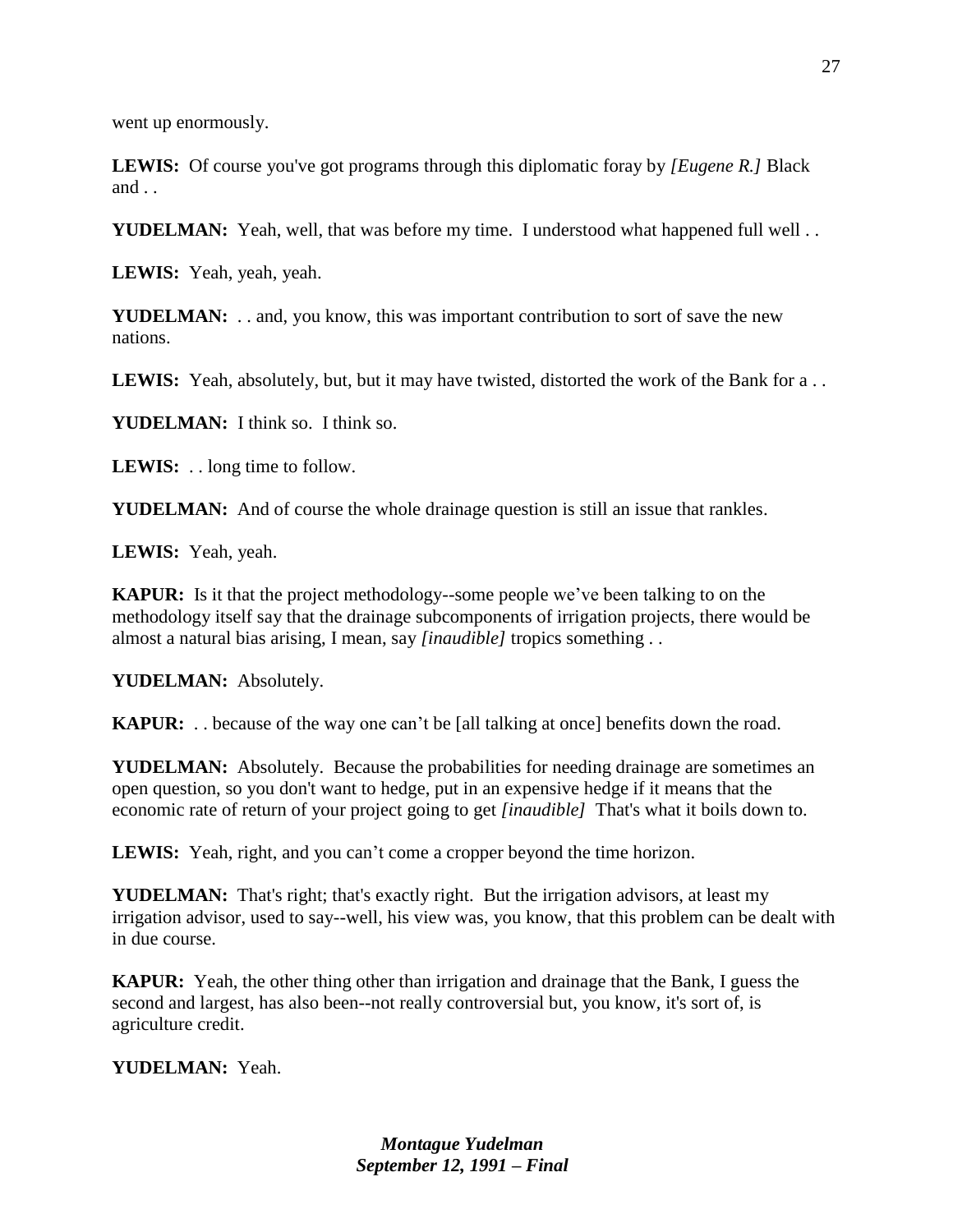**KAPUR:** This whole thing of . . .

**YUDELMAN:** Plenty of controversy! *[Laughter]*

**KAPUR:** And a lot of it: who gets the money. And especially now--in fact, a few months back the Board was very split, although it came on a paper on financial sector operations, but now it's sort of going down.

**LEWIS:** Who's the guy who went back to—*[Avishay]* Braverman, went back to . .

**KAPUR:** Braverman.

**LEWIS:** . . Israel. He had a paper that almost damned the whole of agriculture credit, didn't he?

**KAPUR:** Yeah. *[J. Luis]* Guasch and Braverman.

**YUDELMAN:** And *[John]* von Pischke and so on, but their criticism was largely that a credit- not because of the supply side but simply because the credit systems the Bank supported didn't mobilize local resources.

**KAPUR:** Right.

**YUDELMAN:** This was not *[inaudible]*

**LEWIS:** I see, I see.

**YUDELMAN:** I thought it was just--but that's a different matter. The other issue was who was getting the credit and did credit make a difference. Couldn't the local--couldn't the informal sector provide the credits *[inaudible]*

**KAPUR:** And the other thing was to do with the interest rate . .

**YUDELMAN:** Interest rates, sure.

**KAPUR:** . . which is very . . .

**YUDELMAN:** Well, when I was at the Bank we did—we made huge loans to India for rural credit in support of the green revolution. And I think what--there were problems. And one of the problems was the slow--well, there were the problems of corruption and so forth--but I think that, we started in Bombay with the nerve center of the system. Bob Picciotto did this, *[inaudible]* whatever the name, and worked with the Indian authorities to develop modalities for assessing loans and so forth. But I think the problems that emerged eventually were the repayment rates, and these became political issues. But also repayment rates became issues during drought periods. They were not repaying and then having huge arrears, and when does an arrear become a bad debt, and do you forgive them and so forth. So it was very hard to have the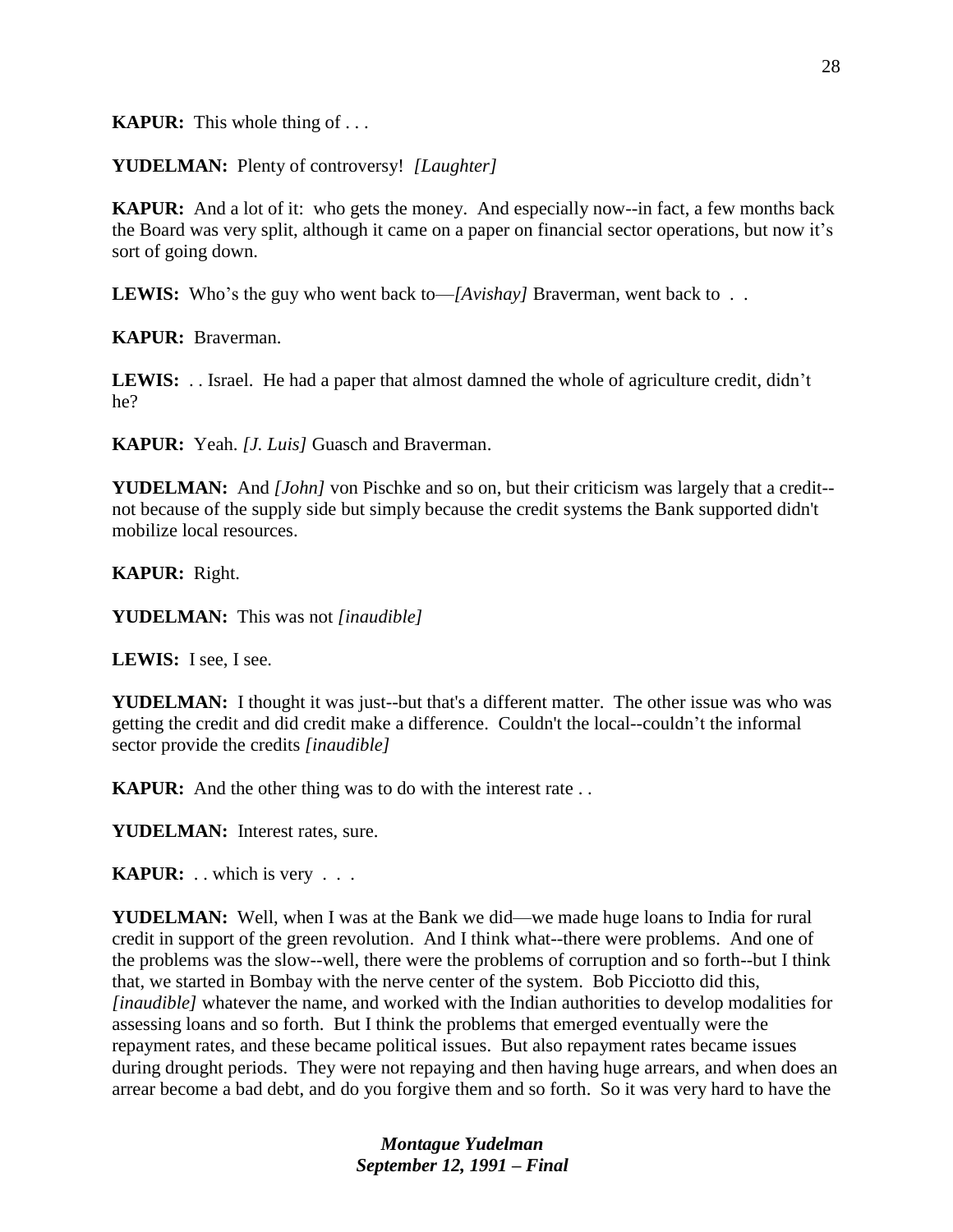kind of discipline in the system that some people wanted to make it effective, and it became subsidies for small farmers.

LEWIS: Yeah, that's--boy, there's no way to credit . .

YUDELMAN: In Mexico, too.

**LEWIS:** . . the credit system can be totally demolished by this kind of mindless forgiveness. I've seen it in Senegal and then this regime recently in India. That's one thing--it's so mindless that I should think that a donor should be able somehow to write in a term.

**YUDELMAN:** Yeah, they did. There were clauses in the agreements. These were honored in the breech more than . . .

**LEWIS:** That's an interesting thing, and it's, I guess, given the whole complex of transactions with a country, it's not enough to trigger severe response on the part of the donor, is it?

**YUDELMAN:** Well, that leads you to technical questions like when does an arrear become a failure? How long do you carry it on your books? You've got this in the savings and loan problem. So that those were issues. The Banco Real in Mexico is another one. It was set up to help the small farmers. The Bank poured hundreds of millions of dollars into the Banco Real, and arrears just piled up. Money was distributed. There was a lot of suspicion about who got it, what the overheads were and so forth.

LEWIS: Sounds like a bad line of business for the Bank, doesn't it, really?

**YUDELMAN:** Well, it was an important line.

**LEWIS:** Yeah.

**YUDELMAN:** I don't know if it is a bad line. You'd have to look at the evaluations, but it was seen in the context--you see, there was a model, there was a, rather a vision of what was required for agricultural development by the early 1970s or late 1960s, and that was technology and then the means of getting the technology to the farmers and then the ability of the farmers to acquire the technology and the marketing side. You know there was a sort of . .

**LEWIS:** Oh, sure.

**YUDELMAN:** . . you knew, you knew what was required, and in there was the credit component . .

**LEWIS:** Oh, sure.

**YUDELMAN:** . . because the assumption was that farmers didn't have the means of acquiring it, and you had to make sure that they could acquire it.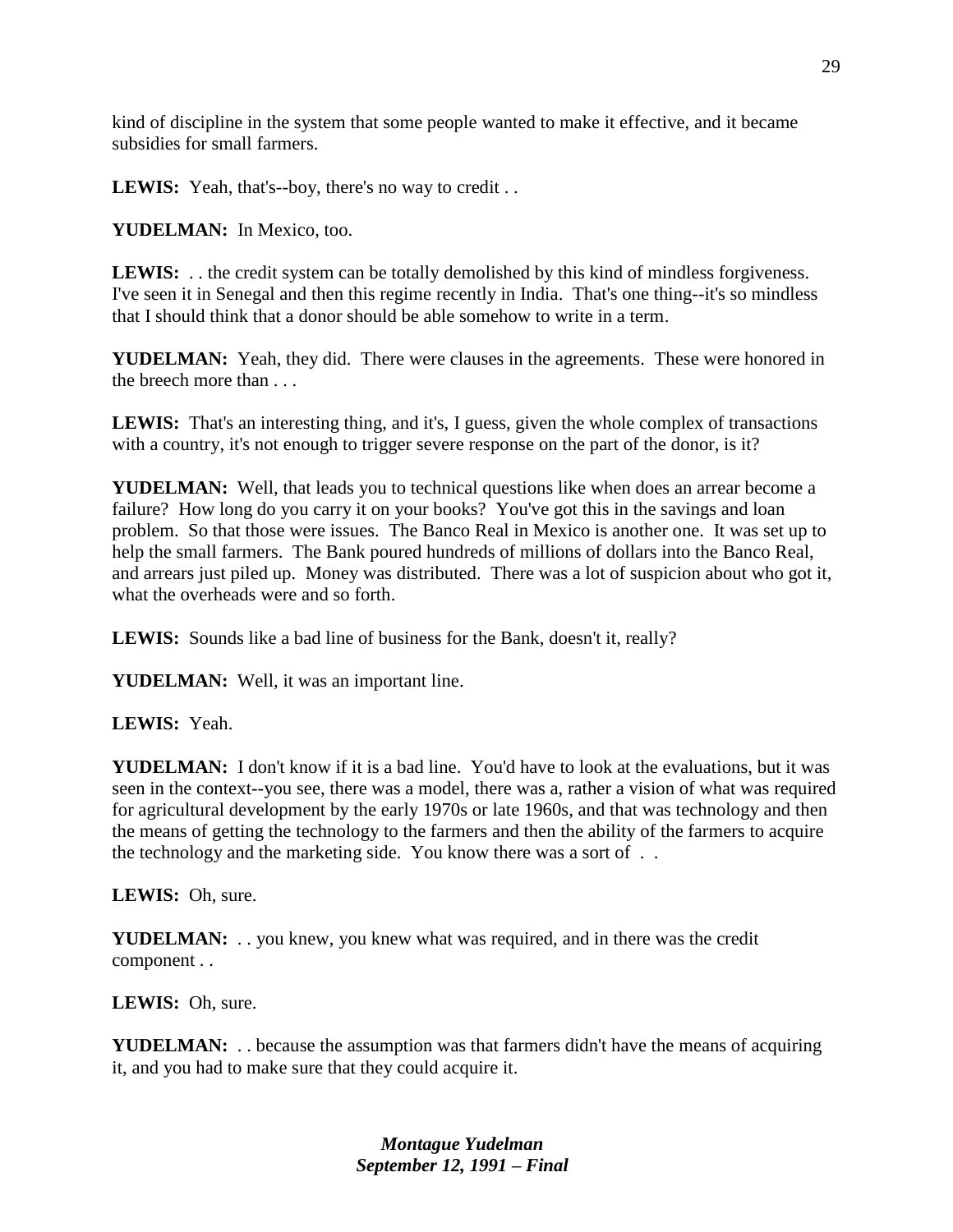**LEWIS:** Also, there was the issue of how you--I mean, it was a good--if you wanted to put local cost financing into a country this was a good place to do it.

**YUDELMAN:** Right, right. And then a lot of the banks were upset with the World Bank because, when it insisted that they lend to small farmers, the overheads of lending to small farmers became quite high for them. So they tried to subsidize that through the interest rates. Some did. Others didn't. Instead of--but there was never--what I would like to have seen was to say, "Look, if you're going to lend to small farmers and the overheads are going to be high, initially why don't we start with an experimental program where you subsidize the management of the program, not work through the farmers. Say that the costs of running this program are high; therefore, we're going to make a special provision for the costs of running the program because you are going to have to need more field people, you've got more, you know, surveys, more interviews, more forms to be filled in," all the kinds of things that people complained about, the transaction costs are high.

**LEWIS:** I've learned a lot. *[Laughter]*

**YUDELMAN:** I'm going to write a book when I finish my current assignment, and it's going to be called "The Reflections of the Lord of Poverty." *[Laughter]*

**LEWIS:** Oh, great!

**YUDELMAN:** You know, I've been in this game a long time and I've been thinking--when I was walking down here I was thinking, "Jesus, you know, is there anything we have learned? What about some of these experiences?" I've just done this review of this program in Ghana, the Sasakawa Global 2000.

LEWIS: Oh, really? Yeah, yeah, yeah.

**YUDELMAN:** You know, Norman Borlaug with the--Sasakawa through the *[Jimmy]* Carter Center gave them 5 million dollars and said do something about small farmers in Ghana.

**LEWIS:** Yeah, yes, the Carter group was kind of euphoric about it.

**YUDELMAN:** Yeah, well, they shouldn't have been.

**LEWIS:** Yeah.

**YUDELMAN:** I did the review of it. It isn't working. The thing ran away from them.

See, it's one of the problems the Bank faces, the kind of problem, the scaling up problem. It started with a small number of farmers, and when Norman Borlaug went in there, he took the Indian model and said but, you know--he said there was a technology available in Ghana, especially in corn, because CIMMYT *[International Maize and Wheat Improvement Center]* had been working there for about ten years, I think, helped develop the Ghanaian researchers, and they developed suitable corn varieties and so forth which flourished with fertilizer. Borlaug saw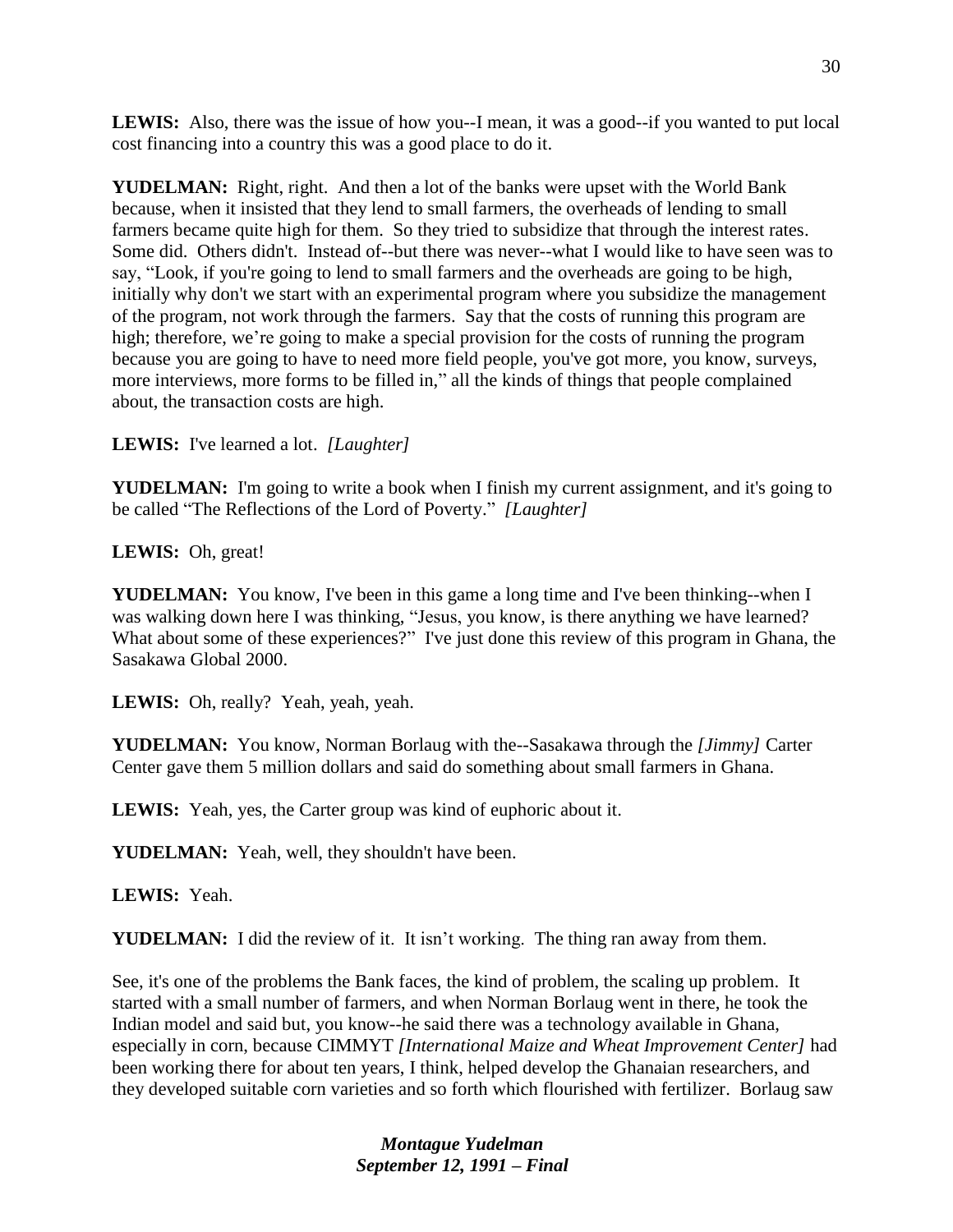this and said, "Well, we've got the technology. The problem is getting it out." And so he brought in four or five expatriates who'd worked with him in various parts of rural Latin America mainly. And they started--they looked around and they found a district where they found 40 farmers who were prepared to try the new varieties and use fertilizers on them. And they arranged for them to get the fertilizer, get the seed, and the results were phenomenal. These people got yields five times higher than anything they had ever received. So then 1,500 farmers signed up, and they arranged for them to get the fertilizer and the seed, and this was successful. In year three something like 8,000 farmers signed up; in year four 15,000; in year five 85,000. And the minister of agriculture was absolutely in the clouds about this, saying, "Well, we're going to solve our food problem. I want to have 200,000 farmers benefiting from this."

But several things happened in the meantime. One was—you know, the tightly-controlled program where they measured yields very carefully and the quantities of fertilizer used started to slip away because the numbers got too large. Secondly, contrary to anything in the T and V, the retailing function--when they looked at the country, they said, "Well, look, you've got an extension service of 3,000 people who are grossly underemployed. We'll use them. They'll distribute the fertilizer, and they'll arrange for these people to get credit and all the rest of it, and they'll see, you know, they'll nominate the farmers who should receive them." So the extension service became heavily involved in the distribution of fertilizer and seed, and the number of extension service became overwhelmed fairly quickly. In addition to which, if you had access to credit and you could get the seed and fertilizer in a tight situation, this gave you wealth.

#### **LEWIS:** Sure.

**YUDELMAN:** So the problems of abuse of power in the extension service soon became apparent.

But the most important thing that happened was the following--and this is—this should be talked about right at the beginning about agricultural scientists and others. The Bank had introduced a structural adjustment program, and in the four, five years of the program that was underway there was a tremendous devaluation, and all subsidies were removed, and marketing was privatized. So the main input was fertilizer. The cost of fertilizer went up about five times, but the prices received for corn and sorghum never moved at all or even declined a little bit. And so the whole economics of the package turned around. So in the year in which 85,000 farmers were given fertilizer and seed, two criteria were used to test the program: one was the impact on yields, which was very good up until then but they couldn't cope with measuring the yields of 85,000 farmers, and the second was repayment rates for the loans, and whereas in the first three years the repayment rates were near 100 percent, the fourth and fifth year they dropped down to about 30 percent because it was no longer profitable. And that's in a nutshell one of the problems, one of the things that happened.

**LEWIS:** That shows the problems of enclaved approaches, doesn't it?

**YUDELMAN:** Yeah, right, yeah.

**KAPUR:** But also, I mean I've been looking at Ghana, and it's a very interesting business with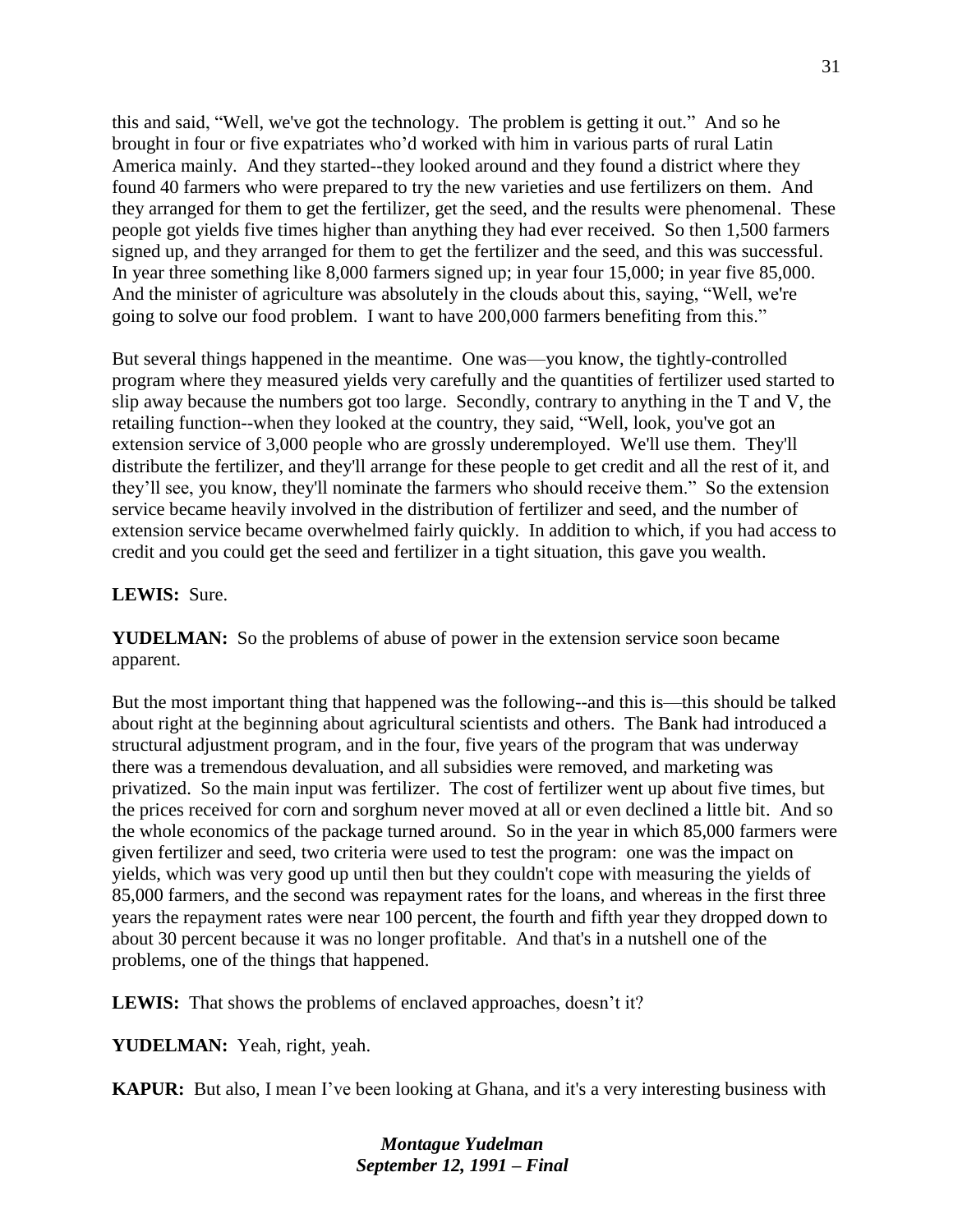the Bank trying to make one country successful, but the whole thing is so much, you know, on the macro.

**YUDELMAN:** Well, right, and then when I was in Ghana, of course, what my impression was- and this is just an impression--was the Bank had worked very hard to get the supply conditions right, the conditions right to attract investment, but I don't think investment was forthcoming. And this is another thing Mr. John Lewis is famous for saying, "You know, you guys are so sure you've got the answers!" *[Laughter]* You see, because you know, on paper, you know, the devaluation, the taxes had been changed, and this had been changed, that had been changed, but foreigners, outside of one or two investments in gold and things like that, external investment is very limited and the Ghanaians seem very itchy, very nervous.

# **LEWIS:** Yeah, yeah.

**YUDELMAN:** But that's, that's--in a very modest way, that's the scaling-up problem, and that's the problem of NGOs *[non-governmental organizations]*.

And just turn this over. I want to tell you a story about this.

# *[Interruption]*

You're still spreading the message of the Indian model, you know, the fertilizer/seed--the biological/chemical revolution, which is fine, but look how the circumstances have changed. When this started we were encouraging governments to subsidize fertilizer. We used to promote technological change. I said, "You know, now the costs have changed so much"--and this is coming back to your point about do you pay attention to costs and prices. Obviously you have to.

# **KAPUR:** Right.

LEWIS: But the Bank has gotten into a sort of knee-jerk posture with respect to subsidies. It's against any and all subsidies of all kinds.

**YUDELMAN:** Yeah, well, I think that's a mistake.

**LEWIS:** Oh, yeah, I think so.

**KAPUR:** There's a very sharp rift. In fact, the exchanges between the U.S. and Japanese EDs *[Executive Directors]* a few months back were amazing on this, although this was on subsidies to industrial, but the principle of, you know, the industrial is not very different from sort of philosophical underpinnings in agriculture. And completely different.

**YUDELMAN:** Would you like to know what I think was the most successful, some of the most successful projects in agriculture?

**LEWIS:** Please! Yes.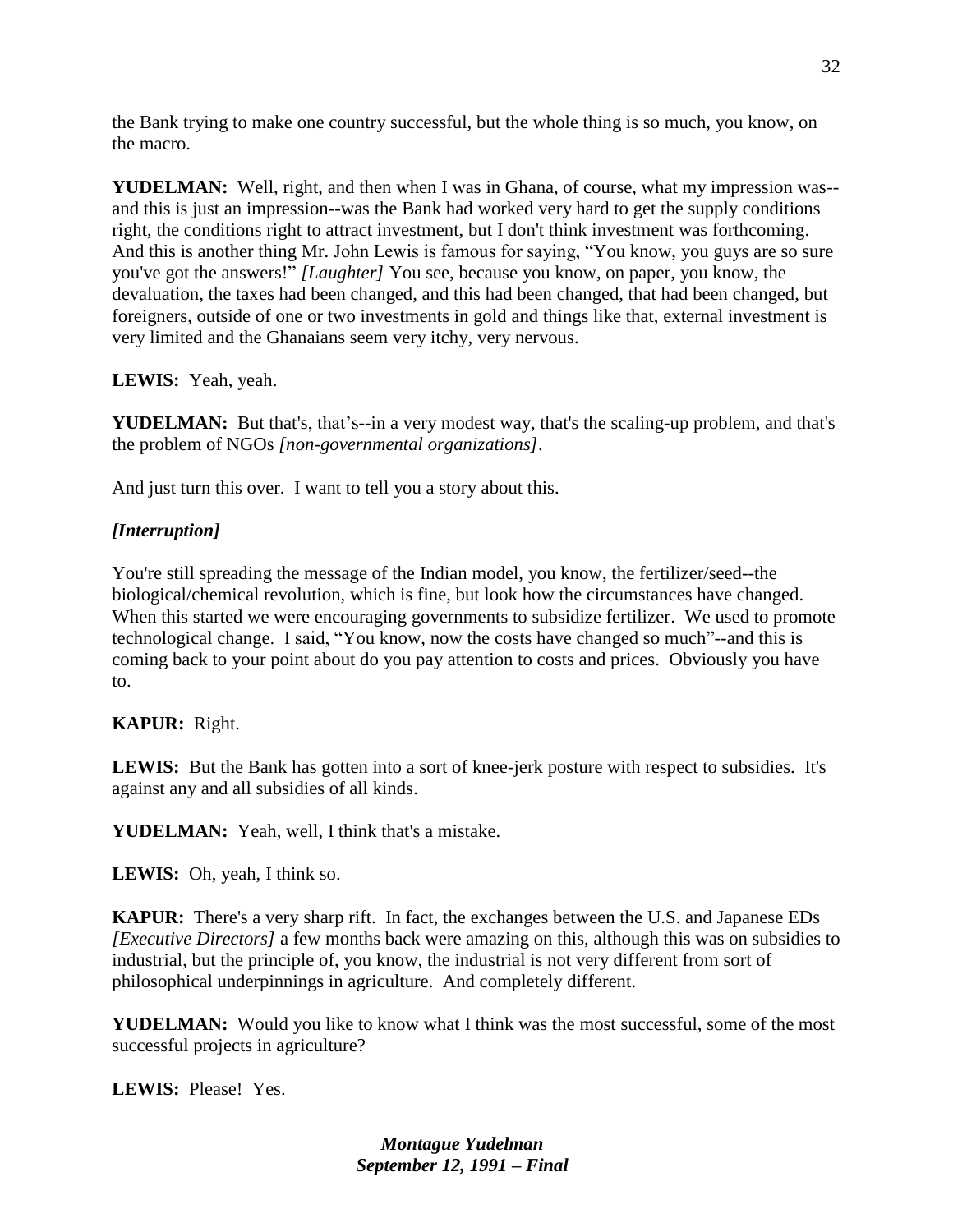**YUDELMAN:** I think in terms of the Bank's original criteria the most successful project was Malaysia, the Jengka Triangle, where they were growing high unit value products, rubber and oil palm and, you know, where there was infrastructure, where the Bank came with infrastructure, there was good market *[inaudible]*, and good technology provided by the plantations. I think that's one of the most successful. This is the kind of thing that lends itself to this pattern of development, you know, where capital is really the missing issue, where the Bank was simply providing the capital. Those are the kinds of projects, where everything's in place except the capital, and that's what makes it a good--the most difficult projects are where you are trying to change, you know, the whole structure. This is what happened in Tanzania and elsewhere. But where things were in place, the money made a difference.

But then, you see, you're playing the role of a merchant bank, in a sense. You're just providing capital, but the real problems are where you've got to provide the whole package, you've got to change systems, you've got governments to change, you've got to change local institutions. That's where the greatest difficulties are, and that's what happened in the *[inaudible]* in Africa, in the difficult areas.

#### **LEWIS:** Yeah, yeah, yeah.

**YUDELMAN:** But I also think the Bank did play a big role in India in their increase in food production, and I'll tell you why. I think it's correct to say that when the president went to India after the Bell mission, the thing that he did--in fact, somebody told me this; it may have been the Indian minister himself--the big contribution that he made was he said, "We'll stand behind you, make sure that you have the resources you need, especially the foreign exchange, to push the big  $\cdot$  . . .  $\cdot$ 

**LEWIS:** I think that story is quoted—I want to talk to somebody a little bit to make sure I'm--at least test my own interpretation. I've been writing about this--on my own, not for this project- and going back and doing a lot of, looking at a lot of the documentation. Also, I did a lot of interviewing in India over the last four or five years. My impression is that the Bank over claims in, for example, in Bernie Bell's oral history and particularly in the IDA retrospective, and what you're quoting is a quotation from *[C. S.]* Subramaniam.

#### **YUDELMAN:** Yeah.

**LEWIS:** Now, he made that, I think, in a lecture that--Jack Crawford got him to Australia in 1979, and he gave a whole set of lectures in which he is deeply incensed at the Americans and very, very understandably so. He got, as all Indians did, totally infuriated by the treatment that LBJ *[Lyndon B. Johnson]* gave them in terms of short-tethering. And that was between '66 and '68, basically. But that this remark about George Woods saying that he would give them the money--of course he couldn't say. It was the consortium he was talking about, and he did promise them money in, when Asoka Mehta came and did his deal with Woods in the spring of 1966.

YUDELMAN: It was Woods, not . . .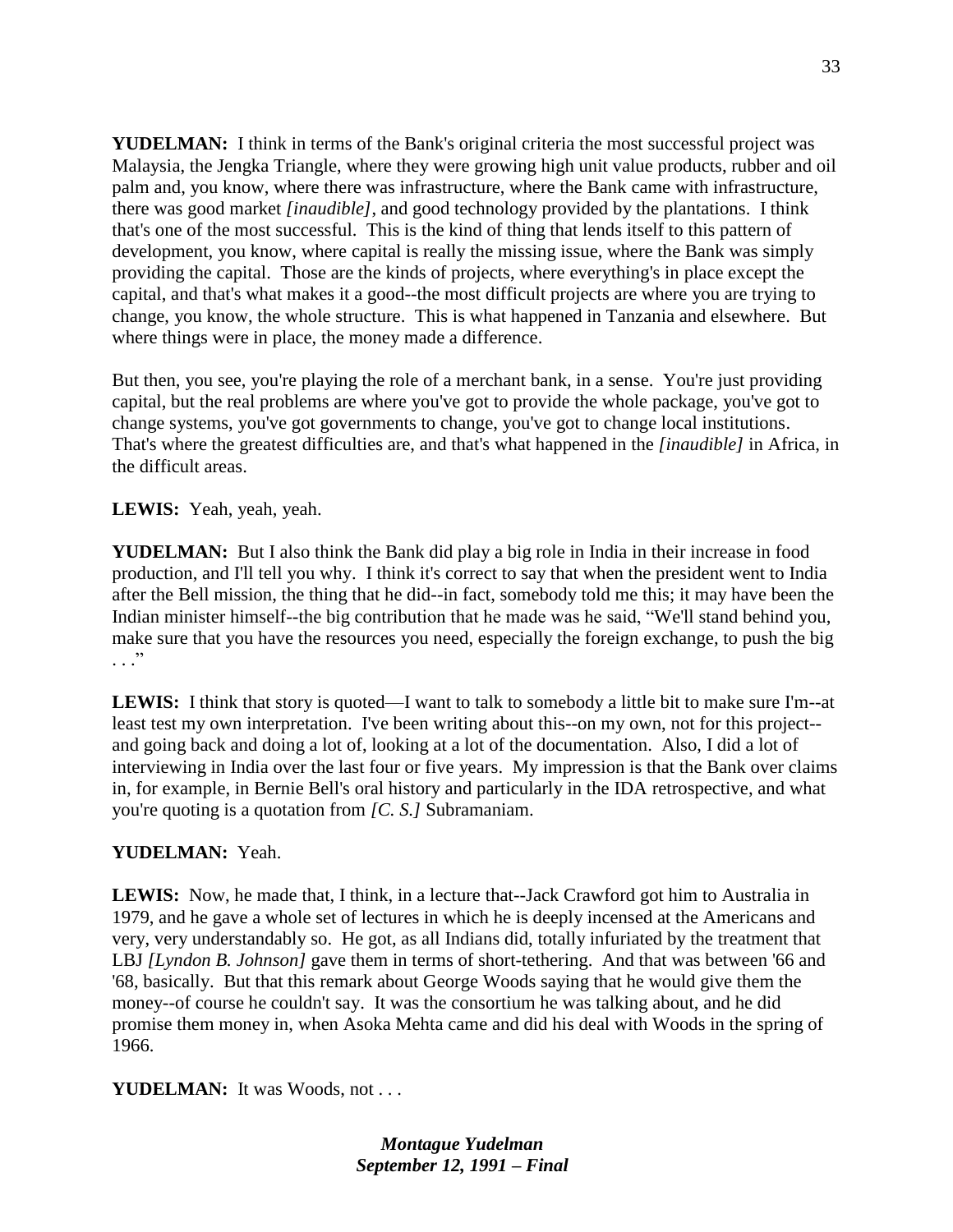LEWIS: It was Woods, not McNamara, and they did this deal which led to the devaluation and the whole liberalization effort on the part of the Indians. The deal was that there would be 900 million dollars of program money from the consortium, and the understanding--ours in Delhi- was that it was going to be for a series of years, at least three. It took a hell of a job to get it together one year, mostly because in the sense of Johnson and the Congress resisting, but then LBJ really welshed on the deal. And it never came through the second year or the third year, so that the assurance that they were going to have the money was not made good, and that was not about agriculture, anyhow: it was about liberalization. And it absolutely queered relations between the U.S. and India, and it made the Indians, I.G. Patel and company, very, very defensive in terms of macro fiscal policy. But meanwhile the green revolution was charging ahead, and the Bank then did play the role that you speak of precisely in the '70s, but it's because the U.S.--it wasn't that that broke the relations between the U.S. and India; it was what happened on the eastern side, the Bangladesh business. That fractured the relationship, and then IDA became the residual donor as against the U.S.

#### **YUDELMAN:** Sure.

LEWIS: And so then you, when you came, you were pushing big money into ag credit and whatnot that did really move the green revolution in that crucial period.

**YUDELMAN:** So I would say that in terms of overall perspective, in my period, the great successes were in Asia.

**LEWIS:** Yeah, I think that . . .

**YUDELMAN:** But they were in train, and the Bank supported these and where, you know, rode with them.

**LEWIS:** Yeah, yeah, yeah.

**KAPUR:** How about Indonesia and Bangladesh, the other two large . . .

**YUDELMAN:** Well, there were great and bloody fights over Indonesia in the Bank, by the way, over transmigration.

**KAPUR:** Right.

**YUDELMAN:** You know about that?

**KAPUR:** Yeah, well, we had this interesting thing with Bernie Bell.

**YUDELMAN:** Yeah, but there . . .

**KAPUR:** What was yours?